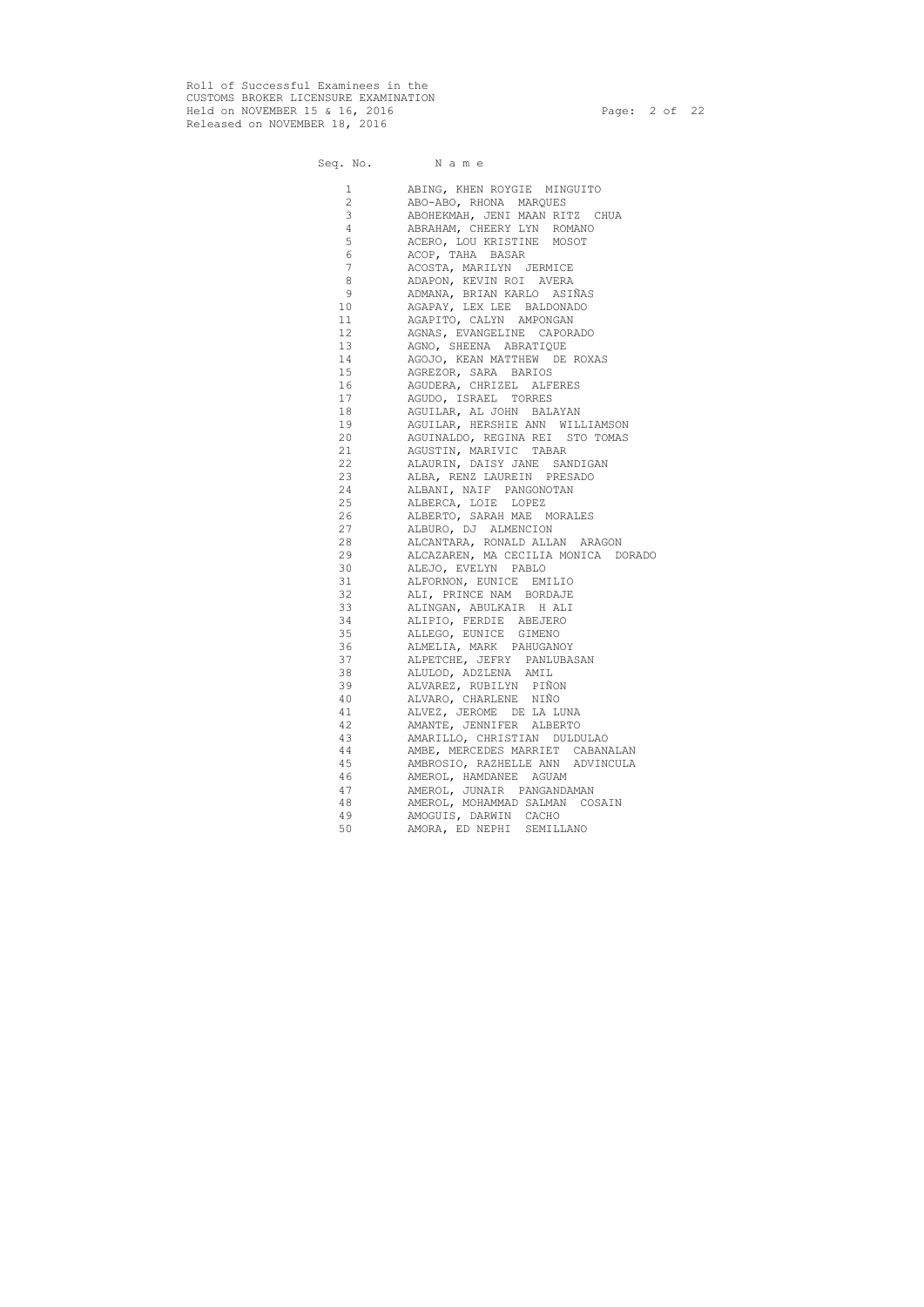Roll of Successful Examinees in the CUSTOMS BROKER LICENSURE EXAMINATION Held on NOVEMBER 15 & 16, 2016 Page: 3 of 22 Released on NOVEMBER 18, 2016

# Seq. No. Name 51 AMURAO, ANGELICA KARIZZ PADIE 52 AMURAO, GODRICK RICAFORT 53 ANDAYA, JONAMER RARO<br>54 ANG, PAMELA JOANNE BA ANG, PAMELA JOANNE BAYA 55 ANGULO, RHEALYN ENDOZO 56 ANICIETE, KISHA DENICE ATIENZA 57 ANSOYON, MAE JOY NABUAB 58 ANTALAN, AVE NOOL ANTING, NIÑO CAWANG 60 ANTONIO, AIRA JOY OBILLOS 61 ANUTA, JASON BAYONG 62 APEGO, CHESTER BUNYI 63 APOSAGA, SHARMAINE FRAJENAL 64 APUAN, ALYSSA LOIS LINGAT 65 AQUIATAN, LESLY ARANJUEZ 66 AQUINO, FRANCES NOELLE SUBIA 67 AQUINO, GELLAINE ANGELIA 68 AQUINO, HANDREDD GUTIERREZ 69 AQUINO, JUN MARK MANLINCON 70 ARAOJO, RALPH DENVER TINDUGAN 71 ARCEGA, LUIGI DAX GLIPONEO 72 ARDA, MYLAH JANE ESCARTIN 73 ARDONIA, CHRISTIAN ALBURO 74 ARGENAL, JOAN CALICA 75 ARGUELLES, CHARLOTTE MAE VALIENTE 76 ARIZALA, MARICRIS BARTOLAY 77 ARLIGUE, DANBE JAY MARCO 78 AROBERO, SEDDICK PANALONDONG 79 AROBO, JUVEN PAUL CASTILLO 80 AROCENA, ANACLETO JR TUMBAGA 81 AROPO, CHERRY MAY MIRANDA 82 ARRIESGADO, JOSEPH MARTIN 83 ARSENIO, VON CARLO ORTEGA 84 ASALDO, REENON ROALES 85 ASI, SHARLENE MAE ARIOLA 86 ASIATICO, JUVIE MAE FABIAN 87 ASIS, SHARLAINE MAE GARCIA 88 ASOG, KRIZZIA MAY BALBASTRO 89 ASTROLOGO, ERICO JAN BALIGOD 90 ASUNCION, JAZZMINE MAJAH BIANCA BAUTISTA 91 ASUNCION, TRICIA DYANNE FERNANDEZ 92 ATIENZA, NICOLE ANNE DE VEGA 93 ATIENZA, ZAIRA MAE LAMPASA 94 AUMENTADO, AURA JANE CALZADO 95 AURELIO, REGGIE OLANO 96 AUREO, JEANETTE ALLAINE 97 AUSTRIA, CONRADO REYES 98 AUTIDA, JOHNPAULVI PHILIP POLO 99 AZCUETA, EDALIN LAUDIZA 100 AÑONUEVO, RONETH EVANGELISTA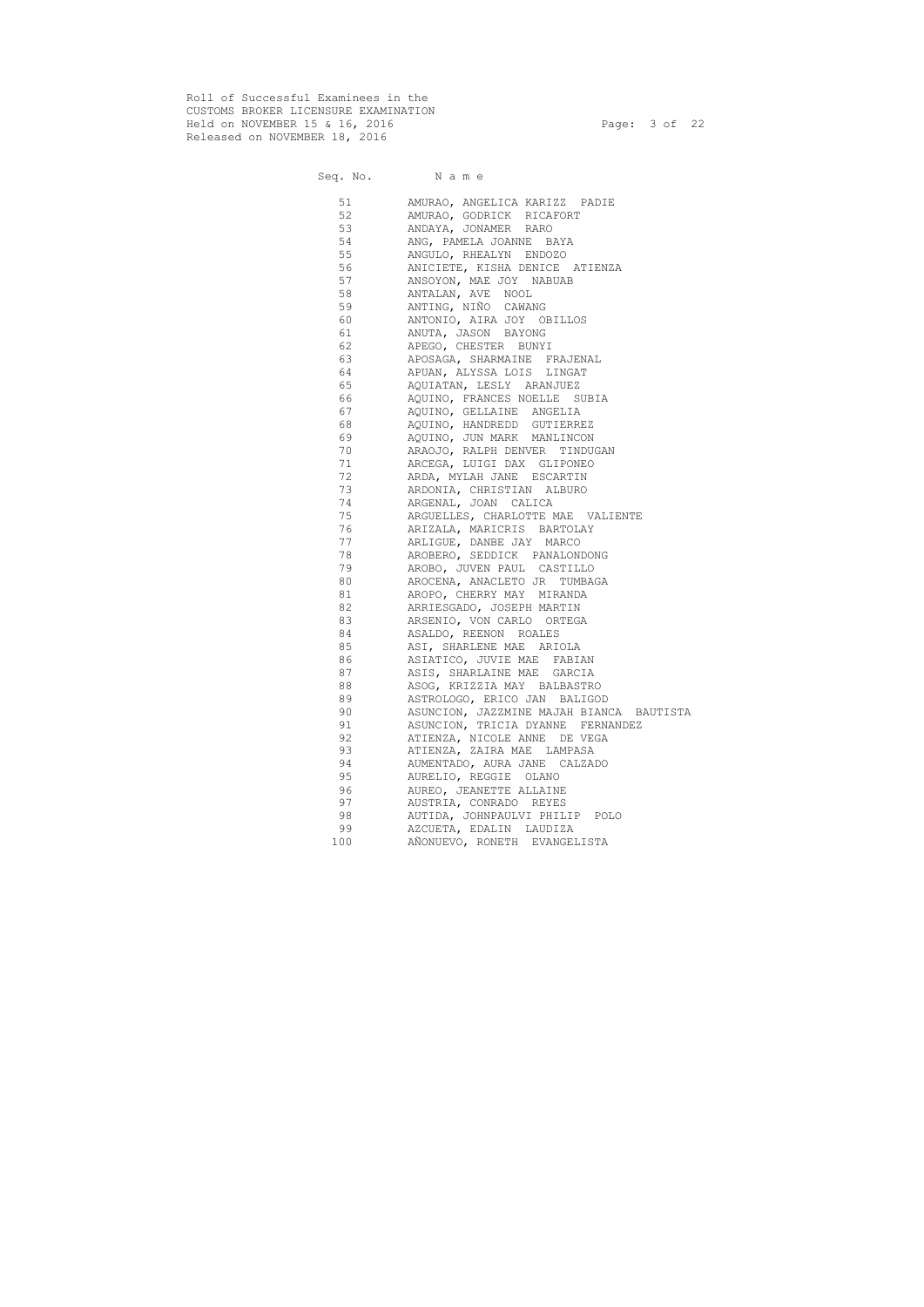Roll of Successful Examinees in the CUSTOMS BROKER LICENSURE EXAMINATION Held on NOVEMBER 15 & 16, 2016 Page: 4 of 22 Released on NOVEMBER 18, 2016

| Seq. No. Name                                                                                                                                                                                                                   |                                    |
|---------------------------------------------------------------------------------------------------------------------------------------------------------------------------------------------------------------------------------|------------------------------------|
| 101                                                                                                                                                                                                                             | BABARAN, MARK ANTHONY MANALO       |
| 102                                                                                                                                                                                                                             | BABILONIA, KARLA BORROMEO          |
| 103                                                                                                                                                                                                                             | BABON, NOEL BALDOMAR               |
| 104                                                                                                                                                                                                                             | BACALAN, FRANCIS BERNARD BACLADO   |
| 105                                                                                                                                                                                                                             | BACARRA, ARNEL PALAÑA              |
| 106                                                                                                                                                                                                                             | BACOLOD, CLYZA JEA AYSON           |
| 107                                                                                                                                                                                                                             | BADRINA, CHRISTIAN JAY GUMOP-AS    |
| 108                                                                                                                                                                                                                             | BAGAOISAN, SHARENA BANTILLO        |
| 109                                                                                                                                                                                                                             | BAHALA, KATHLYN PANGANIBAN         |
| 110                                                                                                                                                                                                                             | BALAGSO, HARVET BERMEJO            |
| 111                                                                                                                                                                                                                             | BALAIS, PRINCESS ROBIE PACHECO     |
| 112                                                                                                                                                                                                                             | BALASBAS, LEAH MAGNO               |
| 113                                                                                                                                                                                                                             | BALAYAN, MARK JOHN AGUILAR         |
| 114                                                                                                                                                                                                                             | BALBALOSA, JUDY ANN LAZO           |
| 115                                                                                                                                                                                                                             | BALBUENA, JON MARLON DE LEON       |
| 116                                                                                                                                                                                                                             | BALDONADO, BRUCE JUSTIN BAGAYPO    |
| 117                                                                                                                                                                                                                             | BALEROS, MATET RAPSING             |
| 118                                                                                                                                                                                                                             | BALICAG, NOVELYN DAKETAN           |
| 119                                                                                                                                                                                                                             | BALINDONG, ABDULLAH SULTAN         |
| 120                                                                                                                                                                                                                             | BALINDONG, FAHAD MACAPANTAO        |
| 121                                                                                                                                                                                                                             | BALINDONG, RAJEB SARIP             |
| 122                                                                                                                                                                                                                             | BALIO, CARLVIN LAWAS               |
| 123                                                                                                                                                                                                                             | BALITE, JOAN PAULINE TAÑEGA        |
| 124                                                                                                                                                                                                                             | BALUTE, LEA SABILE                 |
| 125                                                                                                                                                                                                                             | BALUYAS, ZALDY LEO BACOSA          |
| 126                                                                                                                                                                                                                             | BANGOLAN, HERLYN ARCAYAN           |
| 127                                                                                                                                                                                                                             | BANICO, ERVIN JAY SANTOS           |
| 128                                                                                                                                                                                                                             | BANISIL, JECEL PAROJENOG           |
| 129                                                                                                                                                                                                                             | BANTA, ALLAN JAY GULMAYO           |
| 130                                                                                                                                                                                                                             | BARCELONA, EDWARD NIKKO MANINANG   |
| 131 — 131 — 131 — 132 — 132 — 132 — 132 — 132 — 132 — 132 — 132 — 132 — 132 — 132 — 132 — 132 — 132 — 132 — 132 — 132 — 132 — 132 — 133 — 133 — 133 — 133 — 133 — 133 — 133 — 133 — 133 — 133 — 133 — 133 — 133 — 133 — 133 — 1 | BARDON, RUSSHEL YBAROLA            |
| 132                                                                                                                                                                                                                             | BARILE, STEPHANIE PUEDA            |
| 133                                                                                                                                                                                                                             | BARREDO, CHARLENE ESTEBAN          |
|                                                                                                                                                                                                                                 | 134 BARSANA, DAVE RANDOLF DELATADO |
| 135                                                                                                                                                                                                                             | BATANG, JOHN CHRISTOPHER EDESA     |
| 136                                                                                                                                                                                                                             | BATILES, JOHN VINCENT DE PEDRO     |
| 137                                                                                                                                                                                                                             | BATUHAN, MARY JANE MENDOZA         |
| 138                                                                                                                                                                                                                             | BAYSAULI, MICHELLE ANN BENABESE    |
| 139                                                                                                                                                                                                                             | BAÑARES, GLIMMER BAÑADERA          |
| 140                                                                                                                                                                                                                             | BAÑEZ, SAUL DAVID LAPUZ            |
| 141                                                                                                                                                                                                                             | BEDANIA, CHARITO BALIWANG          |
| 142                                                                                                                                                                                                                             | BEDAR, NABEL DALIDIG               |
| 143                                                                                                                                                                                                                             | BELARDO, ALYSSA MARIE MILLAN       |
| 144                                                                                                                                                                                                                             | BELARDO, ROXANNE CUADRA            |
| 145                                                                                                                                                                                                                             | BELECARIO, JUNDEL MABUNAY          |
| 146                                                                                                                                                                                                                             | BELLEZA, REGIE RHEY IGLOSO         |
| 147                                                                                                                                                                                                                             | BELO, CAROL BIÑAS                  |
| 148                                                                                                                                                                                                                             | BELO, IRISH DIANE HERNANDEZ        |
| 149                                                                                                                                                                                                                             | BENCITO, FAYE ANN SALANDANAN       |
| 150                                                                                                                                                                                                                             | BENECARIO, MARIA ANALLIE TALAGUIT  |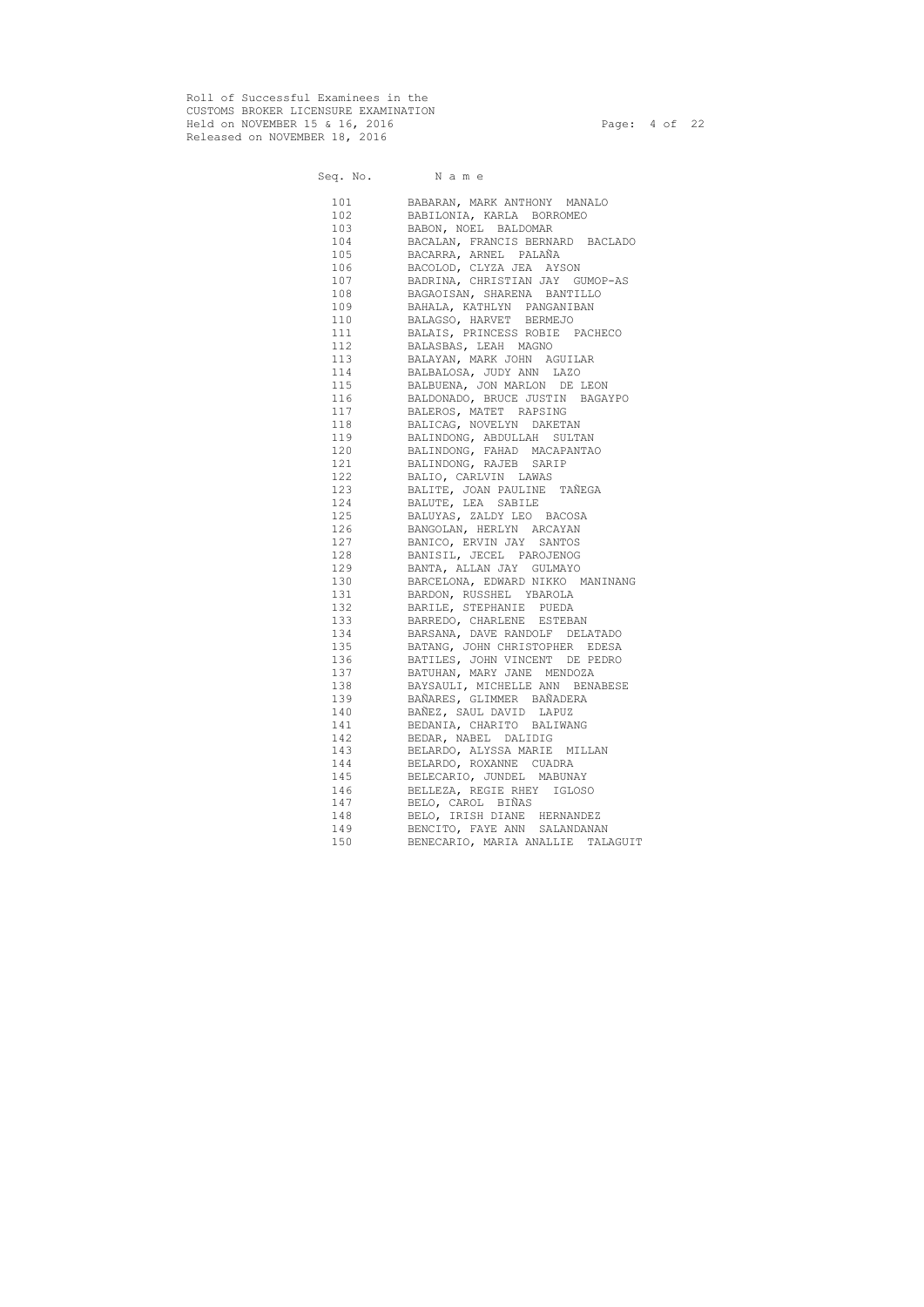Roll of Successful Examinees in the CUSTOMS BROKER LICENSURE EXAMINATION Held on NOVEMBER 15 & 16, 2016 Page: 5 of 22 Released on NOVEMBER 18, 2016

|            | Seq. No. Name                                     |
|------------|---------------------------------------------------|
|            | 151 BENGAY, DIANE JANE VELILA                     |
|            | 152 BENLOT, JOYCE JAGUNOS                         |
|            | 153 BERDERA, LOREVEL ARIOLA                       |
|            | 154 BERDIN, FELIX JR LIMPANGUG                    |
|            | 155 BERDUGO, DIANNE BRETANIA                      |
|            | 156 BERISO, FERLISSA MARIE OCAMPO                 |
|            | 157 BERNABE, IAN EDCEL DE GUZMAN                  |
|            | 158 BERNAL, JAN MIKHAIL SENDAYDIEGO               |
|            | 159 BETITA, SHEREE ALEGRE                         |
|            | 160 BETITO, GIDEON ARCILLAS                       |
|            | 161 BIACO, BEA GRACE SEGOVIA                      |
|            | 162 BILAZON, ANTONIO SO                           |
|            | 163 BILLIEN, PRETTY MAE HAPCHAYAN                 |
|            | 164 BINALON, LORRAINE ABAS                        |
|            | 165 BINIAHAN, ZYRA MAY-AG                         |
|            | 166 BINONAG, BABY-JANE DICRAY                     |
|            | 167 BIRNADITH, SHEENA MANUEL                      |
|            | 168 BIRUAR, RAJIB MUAMMAR DILANGALEN              |
|            | 169 BITMAL, RICKY ZAMORA                          |
|            | 170 BOLISAY, NICKA MANZON                         |
|            | 171 BONDAD, ANNA CAMILLE ROSARIO                  |
|            | 172 BORA, ANSANO ABINAL                           |
|            | 173 BORJA, ANNA THERESA DULGUIME                  |
|            | 174 BRAZA, LEA RECCA LUISTRO                      |
|            | 175 BRIMEN, ILAIZA BARIA                          |
| 176        | BUAT, ABDEL GHADER GALARION                       |
| 177        | BUENAFE, LEONEDES ACOBA                           |
| 178        | BUGTONG, JOHN RAY DIZON                           |
| 179        | BULANON, MARLON CONSIGNA                          |
| 180        | BULAWAN, CARMELITA DURAN                          |
| 181        | BULURAN, ELIZALDE BAUTO                           |
| 182        | BUNAG, MARLON RIVERA                              |
| 183        | BUSTAMANTE, HERNAND VONNE YANA                    |
| 184        | CAASI, CATHERINE BRACAMONTE                       |
| 185        | CAASI, CLARIBELLE SEGARINO                        |
| 186        | CABABARO, REINA LEEN AGAWIN                       |
| 187        | CABALLERO, JASON LIMBANG                          |
| 188        | CABARLE, JUDY ANN VELARDE                         |
| 189        | CABARUAN, CARISMA GANAL                           |
| 190<br>191 | CABEZO, NOIMIE VALDEZ<br>CABILAO, AZIEL JAN TAGRA |
| 192        | CABILLO, JAQUILYN ALDUCENTE                       |
| 193        | CADIENTE, MARCO VON NARVAEZ                       |
| 194        | CAGADAS, JOAQUIN JR SANTOS                        |
| 195        | CAGUMBAY, JOHN REY CORPUZ                         |
| 196        | CAL, CHRISTIAN AIRROL ANCAJAS                     |
| 197        | CALAYUGAN, KENNETH PAUL UDAL                      |
| 198        | CALI-AT, HAYDEE ROSE BALAR                        |
| 199        | CALIAO, JASPHER PAUL                              |
| 200        | CALLAS, JOHN PAUL GANGE                           |
|            |                                                   |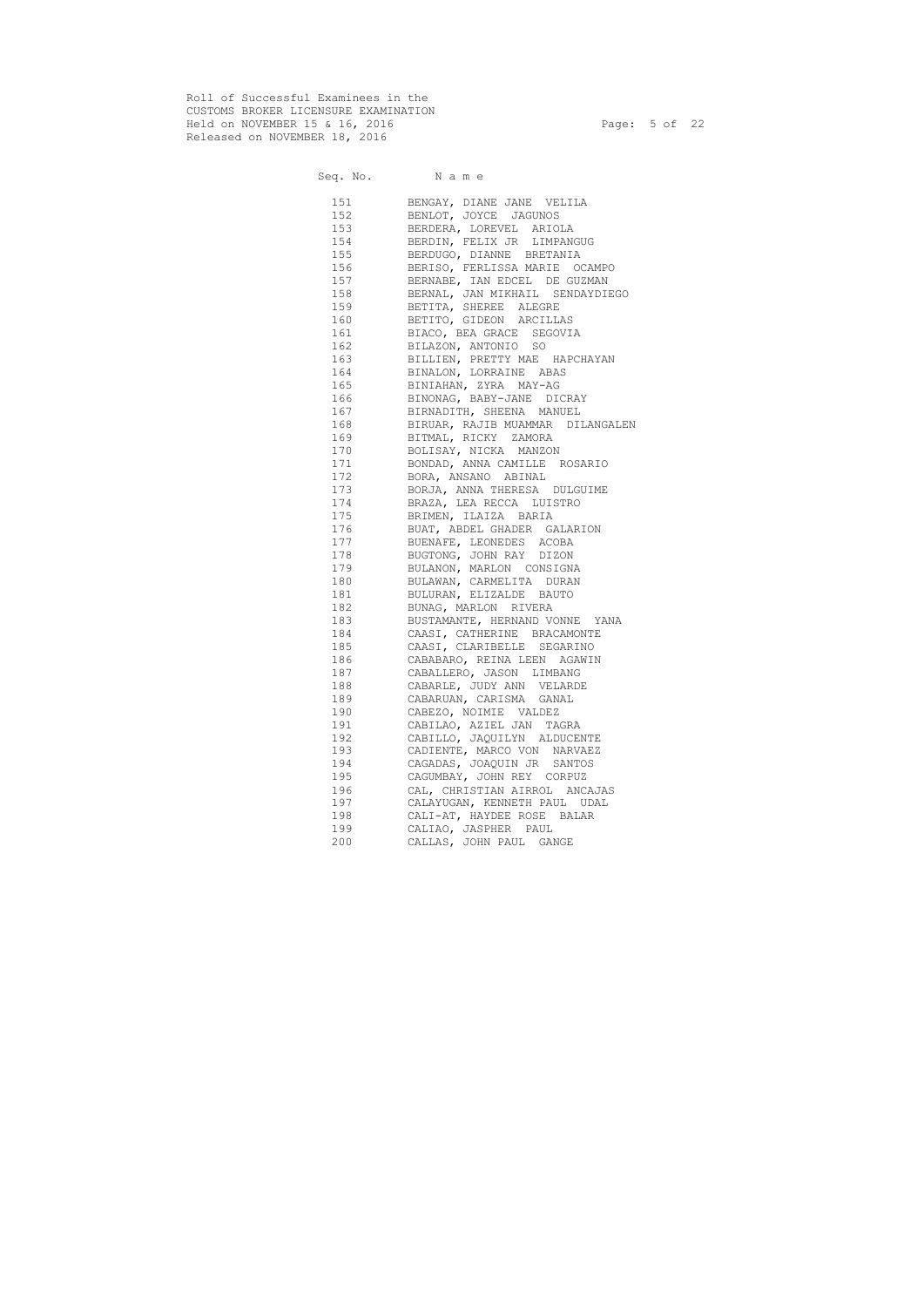Roll of Successful Examinees in the CUSTOMS BROKER LICENSURE EXAMINATION Held on NOVEMBER 15 & 16, 2016 Page: 6 of 22 Released on NOVEMBER 18, 2016

Seq. No. Name 201 CAMASA, BRYAN RABINO 202 CAMERINO, JONNEE DE LEON 203 CANALES, ALEXIS PAUL RAMILO 204 CANCILLER, KARAINE RUTH LOBENIA 205 CANINO, JULIE ANN PETAGRA 206 CANTOS, JANELLE DIMAANO 207 CANTOS, JUDY ANN SASTRILLO 208 CAO, CELESTINE RHONETH NAVA 209 CAPACIO, HONEY CHRISDY CANDIA 210 CAPIO, JEREMIAH DIMAANO 211 CAPIOLOS, IRENEO JR VITO 212 CAPONPON, HANZEL VINCENT CABERIO 213 CAPUL, PAUL CHRISTIAN PINGOL 214 CAPUYAN, CHARMILYN MASONG 215 CARABALLE, JAY ANN SUMARINAS 216 CARAIG, CHRISTIAN DE GUZMAN 217 CARANDANG, MINAH ROSE FLORES 218 CARESO, RHEYVEN PALMA 219 CARILLO, RYAN LANGCO 220 CASA, JAY LIMWELL EVANGELISTA 221 CASIPE, DENVER JOHN EJEDO 222 CASIÑO, CYNTHIA CALUTTUNG 223 CASTELLANO, JEMAIMA ROSE TORETA 224 CASTILLO, IAN LORENZ MENDOZA 225 CASTILLO, JUSTIN ESMAQUEL 226 CASTILLO, VANESSA ELDA ORIA 227 CASTRO, CHARMAINE JOY ATCHICO 228 CASTRO, KATHLEEN KAYE MILLENDEZ 229 CASTRO, MA REGINA AMOR SABALLA 230 CASUGA, JOHN HENRY DIMACULANGAN 231 CATALAN, MARY ANN CANTONES 232 CATAPANG, AMABELLE BALMES 233 CATINDIG, HENRY JR FERRER 234 CATINDIG, SHERRY MARICH LEGASPI 235 CATINGCO, LORADELLE BACLAY 236 CATUBO, CHRIS IAN SUAREZ 237 CAYAGA, JONNALYN FABREGAS 238 CEBU, JHONEAL DE SILVA 239 CEDROME, DEBORAH GRACE 240 CELADA, CATHERINE SOBREVIÑAS 241 CELESTE, HONEY ROSE BERNOS 242 CELESTIAL, ABELARDO JR LOMERIO 243 CELINO, FLORDELIZ 244 CENDAÑA, NIKKI JANE FELICIANO 245 CENTENO, MIGUEL NINGAL 246 CERNECHEZ, ELVIE JOY CALACDAY 247 CHAVEZ, KATHERINE MAE MASA 248 CHICO, CLARISSE ANN MAE SANTOS 249 CHUA, MAEROSE ROSALES 250 CHUMACERA, EMILIE MALLARI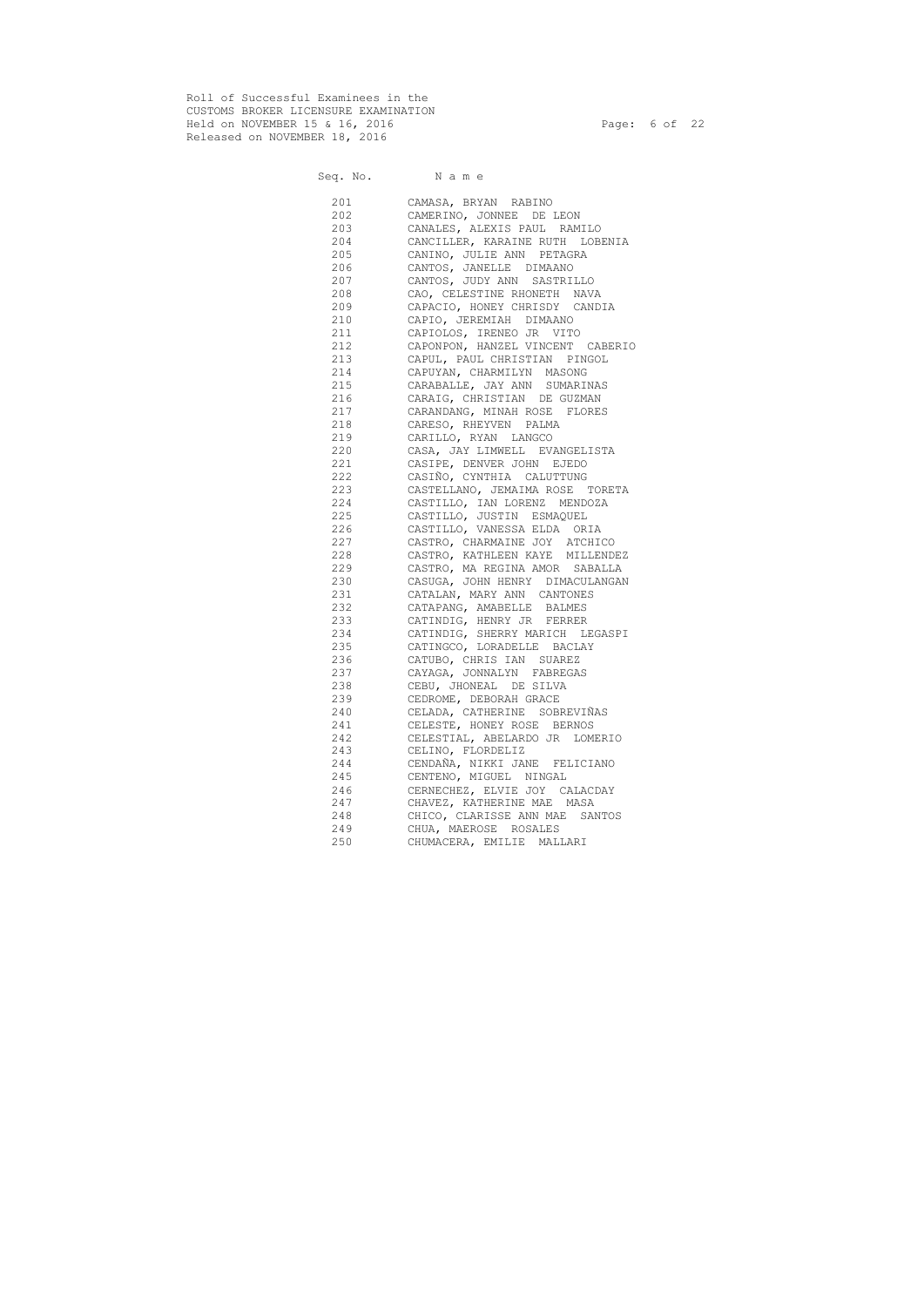Roll of Successful Examinees in the CUSTOMS BROKER LICENSURE EXAMINATION Held on NOVEMBER 15 & 16, 2016 Page: 7 of 22 Released on NOVEMBER 18, 2016

Seq. No. Name 251 CIABO, ANTHONY VILLAGONZA 252 CIFRA, MA SARINA TRINIDAD 253 CIMAFRANCA, JORDAN VILLACERAN 254 CLAVEJO, DANILO ALMORADO 255 CLIMACO, GIJAN ESPINOZA 256 CO, ANDREA-GAYLE BULANADI 257 COLCOL, JULIEVER GEULIN 258 COLMENAR, FERICK ADRIANO 259 COMPRA, TIMOTHY JOHN CLAUDE 260 CONDE, HYACINTH MAE MAGBATA 261 CONSTANTINO, CHRISTOPHER JHON CENTILLAS 262 CORDERO, JHUN REY ESTRERA 263 CORDOVA, CATHRINA MALLARI 264 CORPUS, AN-AN VALERIO 265 CORRALES, DENISE MIKAELA ABARRATIGUE 266 CORSINO, MARY ANN CALPO 267 CORTES, BERNI LUMOR 268 CORTEZ, CHRISTIAN JOSHUA AWINGAN 269 COSAIN, ABDUL RASHID AYAON 270 CRAMEN, RACHELLE MONTON 271 CRESENCIO, HAZEL JOY HAPIN 272 CRUZ, JAZMIN MARIE DY 273 CRUZ, JOSE ENRIQUE DOCTOR 274 CRUZ, SARAH ROSE RAMOS 275 CRUZAT, REALYN ARELLANO 276 CUADRA, JOHN SIMON SELDA 277 CUADRA, MICHAELA ANGELA KAIBIGAN 278 CUARENTA, DEUTSCHE MARK DACOYCOY 279 CUASAY, KATRINA GRACE YANG 280 CUETO, JEROME ABDON 281 CUEVA, MARK DESABILLE 282 CULIS, SARAH HIYASMIN BALMES 283 CUMLAT, MICHELLE ACAPUYAN 284 CUNTAPAY, AMABELLE BIGLANG-AWA 285 CUNTAPAY, MALOU BAUTISTA 286 CUSTODIO, CHARISSA MAY DE MESA 287 DAGASA-AN, KENNETH JOHN GEQUILAPAY 288 DALUCAPAS, JULIUS VELASCO 289 DASIG, CATHRINE JOYCE MOSE 290 DAVID, MARY ALYSSA LORRAINE MAQUINCIO 291 DAWIN, LYDIALYN DAGSON 292 DAWIS, LARAH MORTEL 293 DAYAO, EDWARD JOSEPH BERNAL 294 DAYOT, ANALYN QUINTO 295 DAYRIT, NORMAN JONES ALEMANIA 296 DAYUPAY, LIZETTE BASE 297 DE CASTRO, BRYAN CHESTER LACHICA 298 DE CASTRO, HANNAH GAJERO 299 DE CASTRO, LORIVIC TORRES 300 DE GUIA, ARVIN LAZARTE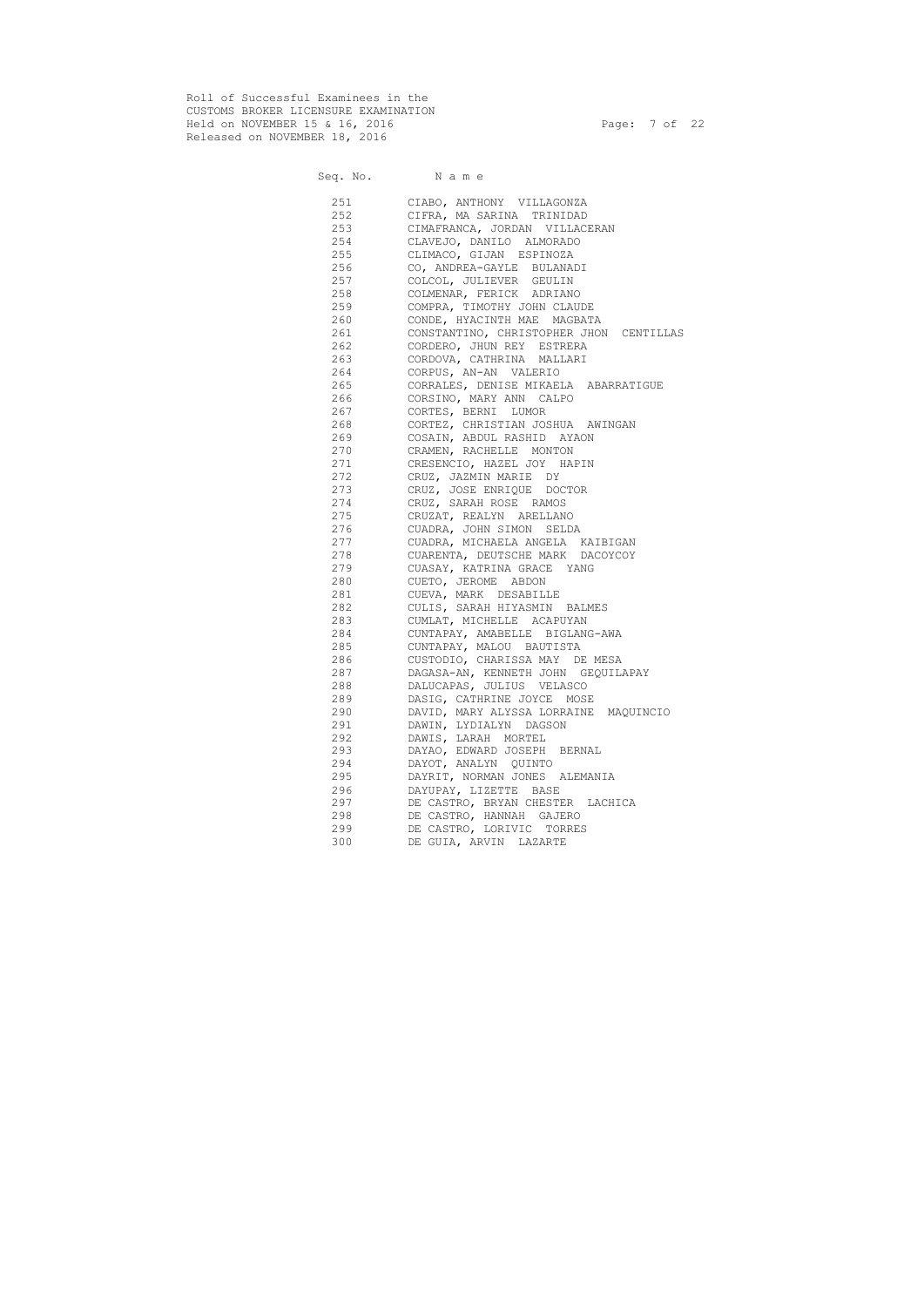Roll of Successful Examinees in the CUSTOMS BROKER LICENSURE EXAMINATION Held on NOVEMBER 15 & 16, 2016 Page: 8 of 22 Released on NOVEMBER 18, 2016

Seq. No. Name 301 DE GUZMAN, DERICK DIMAANO 302 DE LA PIEZA, JORALIE LYCA MAUPO 303 DE LEON, DIVINE KEIGH MATIAS 304 DE LEON, EMELITA BAULA 305 DE LEON, JEFFREY ALLAM 306 DE LEON, MA CHARLOTTE MADRONA 307 DE LOS REYES, ANGIELYN CALUBAT 308 DE LOS SANTOS, JELAINE SAYAT 309 DE LOS SANTOS, KHESIA JOY TAJALA 310 DE OCAMPO, HEIDEE JIMENEZ 311 DE VILLA, A-JAY PADUA 312 DE VILLA, CAREN BUCAS 313 DE VILLA, NEMESIO JR ELEDA 314 DEL MONTE, NICA TITULAR 315 DELA CRUZ, KATE CACUNDANAN 316 DELA CRUZ, KEVIN JOSHUA DIMAANO 317 DELA CRUZ, LORILIE-GRACE YABUT 318 DELA CRUZ, NEIL POLLUNA 319 DELA CRUZ, ROBIN VARGAS 320 DELA PEÑA, SHERIEJANEY AKMAD 321 DELARA, ARTHUR CABILLAN 322 DELEN, MAE MUTIA 323 DELFIN, CHERRY JOY PAJE 324 DELFIN, JESELLE CABINATAN 325 DELOBRINO, MA DANIELLE SANTIAGO 326 DELOS REYES, KIA ELENA FERRER 327 DELOS SANTOS, APRIL AN CULA 328 DELOS SANTOS, CHERLYN BORBON 329 DELOS SANTOS, DANIEL AMIGO 330 DESEMBRANA, MARIA JERLYNNE ALMIREZ 331 DIAZ, MARY ABIGAIL BUNDALIAN 332 DICEN, RICHARD TERNURA 333 DIMA-AMPAO, ZEBEDE ARUMPAC 334 DIMAAMPAO, YACOB RATABAN 335 DIMAANO, DIANE CHRISTINE ACORDA 336 DIMAANO, KARL IVAN ARNOCO 337 DIMAANO, KRIZZLE ENDAYA 338 DIMAANO, RANDEL EVANGELISTA 339 DIMACULANGAN, KRISTY LUZA 340 DIMAYUGA, PAUL VINCENT ROSITA 341 DIN, JAMES TIABA 342 DINOY, CARISSA REI HERNAEZ 343 DIONELA, SUNSHINE GRACE HUELAR 344 DIROY, GRIZETT VAN PEREA 345 DIUYAN, DARA VALE MATOZA 346 DIVA, LOUIE DANIEL BACERO 347 DIVINA, KIMBERLY MAE BATANGAN 348 DOLAR, ANNA EUNICE TULABUT 349 DOMASIG, MAUREEN JOY ABONITA 350 DOMINGO, DOMINADOR LADIWAN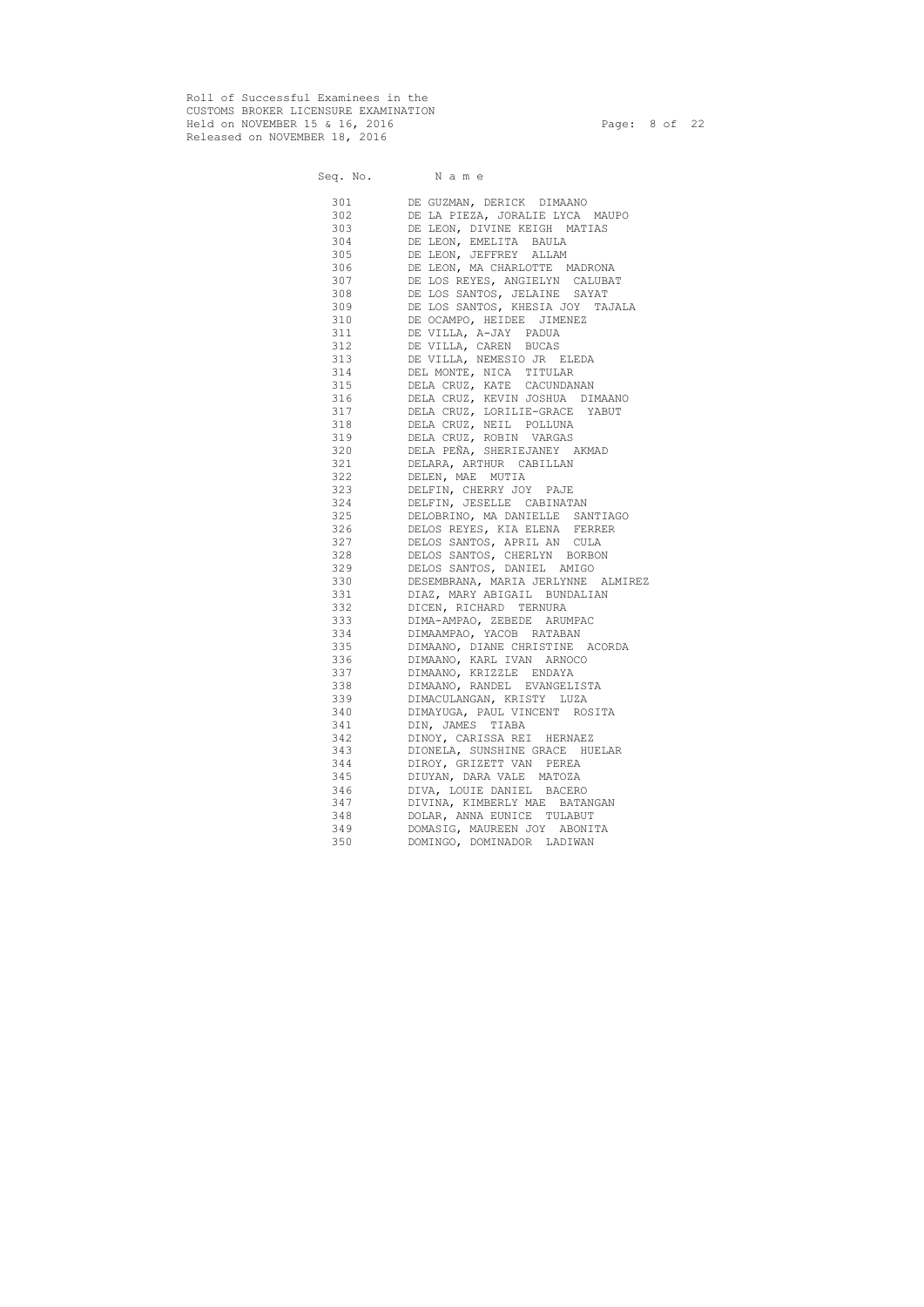Roll of Successful Examinees in the CUSTOMS BROKER LICENSURE EXAMINATION Held on NOVEMBER 15 & 16, 2016 Page: 9 of 22 Released on NOVEMBER 18, 2016

|            | Seq. No. Name                                                   |
|------------|-----------------------------------------------------------------|
| 351        | DOMINGO, EMMANUEL LACAR                                         |
| 352        | DOMINGO, NATILYN BORJA                                          |
| 353        | DOMINGO, ROCKY JR GABRIEL                                       |
| 354        | DOON, DANICA KATHLENE ERGUIZA                                   |
| 355        | DOTE, PAMELLE JOY DE LEON                                       |
| 356        | DULGUIME, MAE ANDREA ONGOY                                      |
| 357        | DULOS, JOMART HERMOSURA                                         |
| 358        | DUMAGUIN, JANINE RAMIREZ                                        |
| 359        | DUMANDAN, BLESSILA JANGAD                                       |
| 360        | ECLEO, REALYN MAGLUNOB                                          |
| 361        | EDAÑO, JULIE MAE MERCADO                                        |
| 362        | EDEJER, KEANU GRANT TUBTUB                                      |
| 363        | EDRAD, ARMIE JANE ABAS                                          |
| 364        | EDROZO, MA NICOLE BOROC                                         |
| 365        | EGOS, ANTHONY MARTORILLAS                                       |
| 366        | EGOS, MICHELLE ALBERTO                                          |
| 367        | ELIOT, JAYLOR                                                   |
| 368        | EMBRADO, RIZA JANE TACADAO                                      |
| 369        | EMPINO, GERNIEL CAPILI                                          |
| 370        | ENAJE, JAYSON COMEDIA                                           |
| 371        | ENERO, GILYNNE ACABA                                            |
| 372        | ENOY, JAYVEE GUERRERO                                           |
| 373        | ENRIQUEZ, CESNA HOLGADO                                         |
| 374        | ENRIQUEZ, GERALD MARFA                                          |
| 375        | ESCAL, GERALDINE MARIE LATOMBO                                  |
| 376        | ESCALERA, NORIELLE VISCA                                        |
| 377        | ESPARES, LAARNI ENRERA                                          |
| 378        | ESTABILLO, JOLINA CENDAÑA                                       |
| 379        | ESTALLO, KRISTINA MAE DELA CRUZ                                 |
| 380        | ESTEBAN, CAMILLE RIVERA                                         |
|            | ESTERNON, KIMBERLY MAY ERNACIO                                  |
| 382        | ESTOPIN, ABBIGAIL BEROIN                                        |
| 383        | ESTOR, DIOMARI DE GUZMAN                                        |
| 384        | ESTRABON, CHRISTELLE MAY DEDAL                                  |
| 385 386    | ESTRADA, CAMILLE DAWN MAGLASANG                                 |
| 386        | ESTRELLA, ANGELYN LAVADO                                        |
| 387        | ESTRELLA, JUMEL GUTIERREZ                                       |
| 388        | ESTRELLADO, JONATHAN JR ANATALIO                                |
| 389        | ESTRERA, JAYSON BERANGEL                                        |
| 390        | EUGENIO, DJAMILA HIPOLITO                                       |
| 391        | FABABIER, JONATHAN FERNANDEZ                                    |
| 392        | FABIAN, LIEN CARLO                                              |
| 393<br>394 | FABRERO, CHARDLENE MAY TABANG<br>FAJARDO, JEANNE PAULA CABUGAO  |
| 395        | FAROL, GRACE MAE FRONDA                                         |
|            |                                                                 |
| 396<br>397 | FELARCA, TESALONICA EUNICE VALDEZ<br>FELICES, KATHLEEN TALAGUIT |
| 398        | FELONGCO, JOVEN INTES                                           |
| 399        | FERMANES, KRIZZILIEN BACIT                                      |
| 400        | FERNANDEZ, JERALDINE APILLEDO                                   |
|            |                                                                 |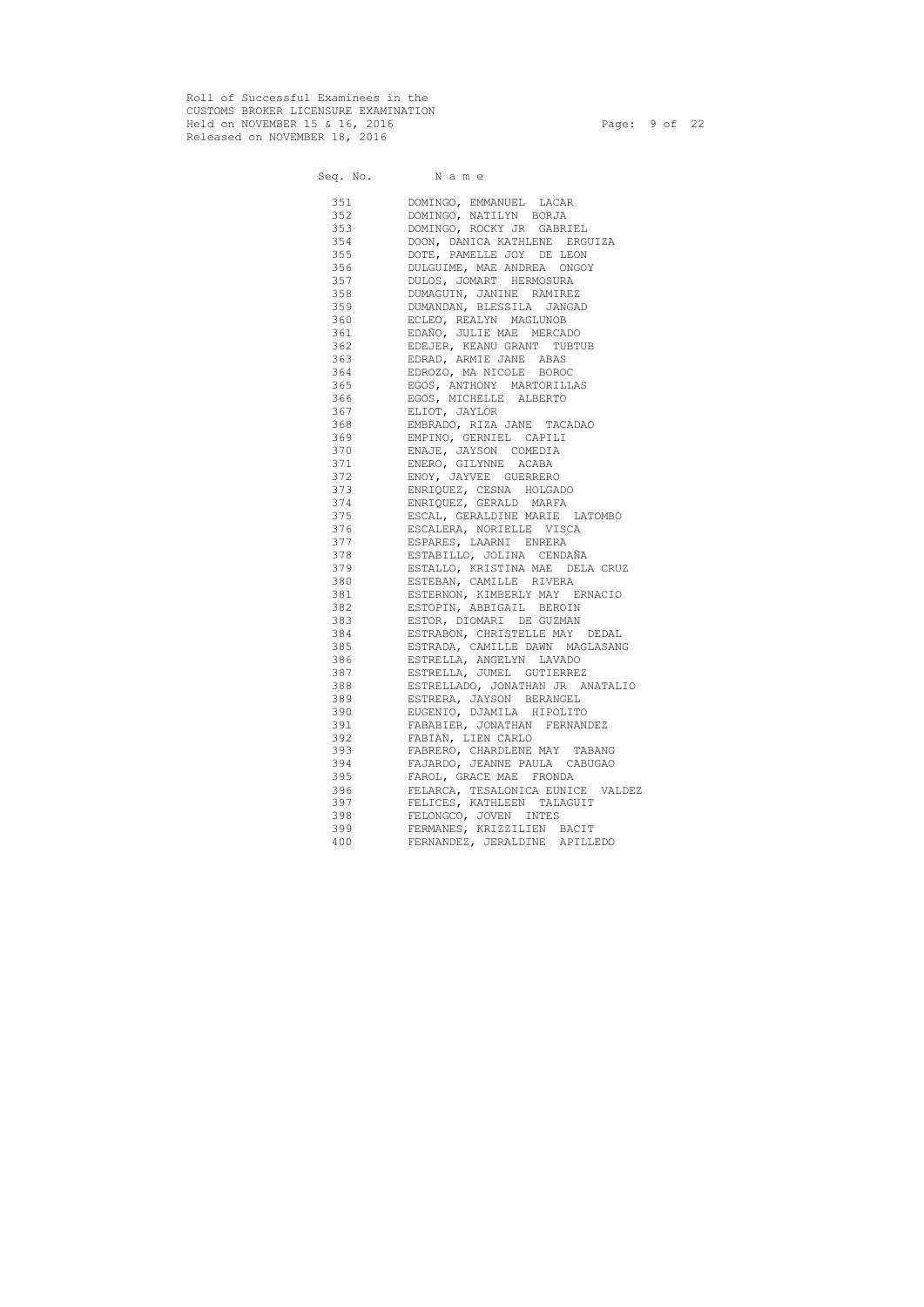Roll of Successful Examinees in the CUSTOMS BROKER LICENSURE EXAMINATION Held on NOVEMBER 15 & 16, 2016 Page: 10 of 22 Released on NOVEMBER 18, 2016

Seq. No. Name 401 FERNANDEZ, JUNNIE LOPEZ 402 FERNANDO, GABRIEL GUILLERMO 403 FERNIZ, DIONICA ZOE ABAYHON 404 FERRARIS, CHARISSE DONGUINES 405 FIEL, CHRISTINE JOY VARQUEZ 406 FLORES, AIRA ANGELICA JANE MARASIGAN 407 FLORES, FERNAND AMIEL RITO 408 FLORES, HONEY JANE ATIENZA 409 FLORES, JUDIE ANN SARMIENTO 410 FLORES, MARY ANN HAZEL MARCIAL 411 FLORES, ROMELY CARATAO 412 FLORES, ROSANA JEAN VERDIDA 413 FLORESTA, SHEILA DELA CRUZ 414 FOLLOSO, MARIFE VECIDA 415 FONCARDAS, MARK DENVER EBARDONE 416 FRANCISCO, CHARLES ALLEN PESTAÑAS 417 FRANCISCO, MICHEL FUENTES 418 FULGAR, FLORIE MAY DY 419 GABITAN, ADRIAN LOPIDO 420 GABRIEL, DONNABELLE ADOLFO 421 GABRIEL, JUSTIN PAUL SEBUNGA 422 GAGATAM, JENNIFER REGINALDO 423 GAJO, MAE CELLINE GABRIEL 424 GALBAN, KARL JOSHUA AMADOR 425 GALES, JAMES MARTIN BARTOLO 426 GALLEMA, LINA DALANON 427 GALOSMO, CHERRY COMEDIA 428 GAMBE, JUNREY SALPOCIAL 429 GAMBOA, LOUISSE ANNE VIDAD 430 GAMBOA, MA KLARIZ BERNALDEZ 431 GAMMAD, MARIVIC DELA CRUZ 432 GANAS, MELIJOY HARINA 433 GARANA, MYLA ANGELINE GONZALES 434 GARBIN, MICHELLE ARELLANO 435 GARCIA, ALVIN RAPSING 436 GARCIA, BEVERLY MACATANGAY 437 GARCIA, CHRISTINE MAE AGUIRRE 438 GARCIA, LEX LAWRENCE ARETA 439 GARCIA, RENALYN CALAHATI 440 GARDE, MARIUS EMAN ARJONA 441 GARRIDO, CARLA LAURENTE 442 GARRIDO, MARY FRANZ BENITEZ 443 GASPAR, BILLY JOE CANUTO 444 GATON, LORDYLENE MARCELINO 445 GAYON, RIZELLE MENDEVIL 446 GEALON, JONNALY ALBITE 447 GEGA, BABY JANE FADRILAN 448 GEMOTA, KARL ANGELO PAMUGAS 449 GENERAL, GLADYS ANN VASQUEZ 450 GENIO, ANGELA PAGUIO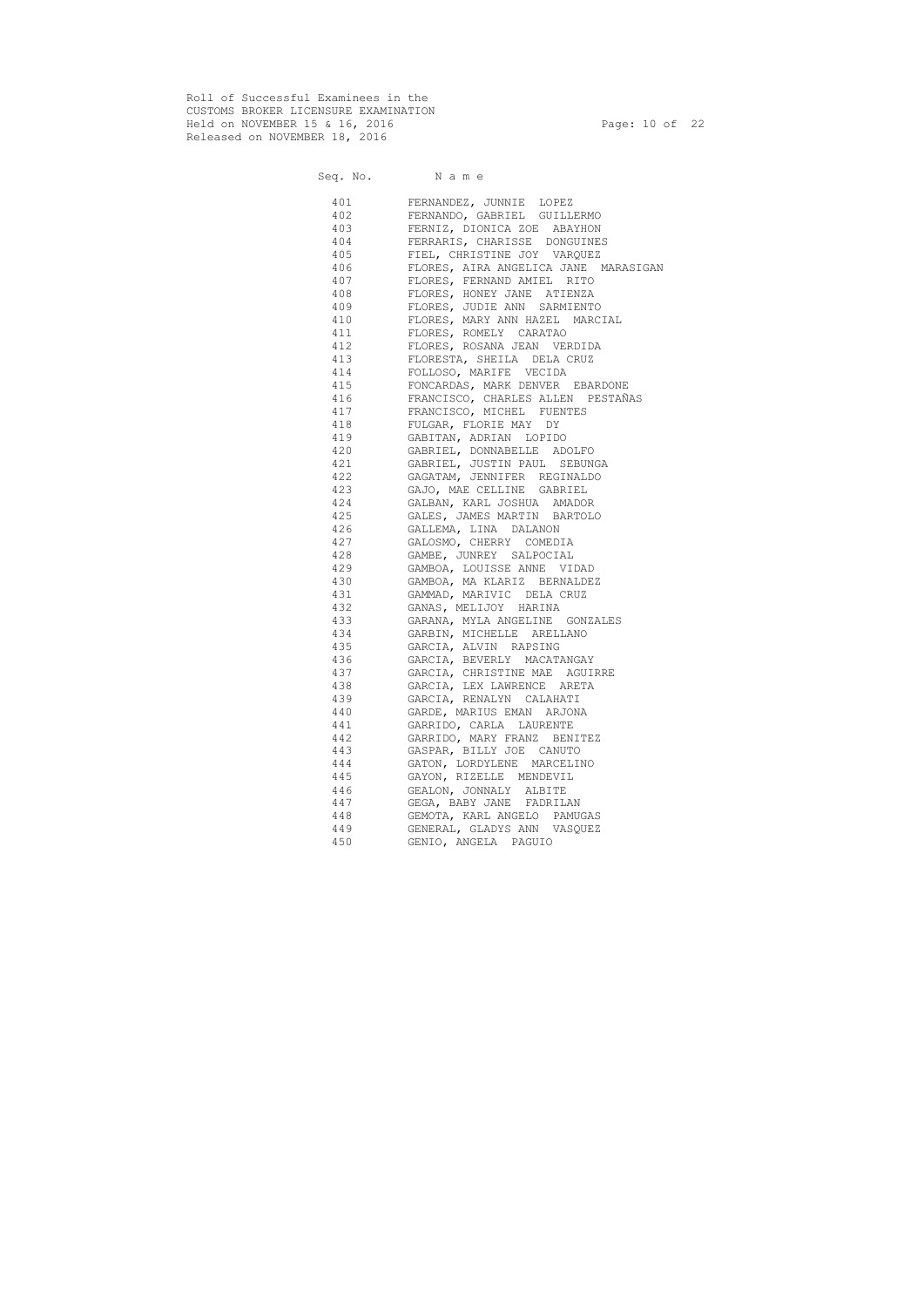Roll of Successful Examinees in the CUSTOMS BROKER LICENSURE EXAMINATION Held on NOVEMBER 15 & 16, 2016 Page: 11 of 22 Released on NOVEMBER 18, 2016

# Seq. No. Name 451 GEPULLE, AVINNE JANE GALANG 452 GERARCAS, REGIE JR BAYANG 453 GIANAN, RONALD TEVES 454 GIANAN, VITTORIO MIGUEL UYGUANGCO 455 GIMENA, LEAH ABONALES 456 GINES, JOHN PHOENIX TOLIBAS 457 GLEAN, KEZIE OSMILLO 458 GNILO, HEMERSON VIBAR 459 GO, CRISTINE MAE RAMOS 460 GO, DANILO JR PADUL 461 GOCELA, JONAH MYRLL GOROSPE 462 GOMEZ, JESSA MAE MOZO 463 GOMEZ, MARY GRACE REYES 464 GOMEZ, NIÑA GISSELLA MANGUBAT 465 GOMEZ, RICHARD AMANDURON 466 GONZALES, CAMILLE CUADRO 467 GONZALES, CAMILLE JOY MAGPANTAY 468 GONZALES, DONNIE REY-AN MANLAPAZ 469 GONZALES, RAMEL RUBI 470 GOYAGOY, JULIOUS SUYU 471 GOYAGOY, MARIE CRIS WALLIS 472 GRAVE, MARIS BAUTISTA 473 GUALBERTO, MICHELLE DELA CRUZ 474 GUANZON, CRISTOPHER CANDOLITA 475 GUASA, MARLEY TAGLE 476 GUASIS, LOVELY ANNE ARCEÑO 477 GUATNO, DAVE ISRAEL CAMINADE 478 GUBALANE, NERRA MAE BARING 479 GUBATON, MARY ANNABELLE AMERILA 480 GUERRA, RASHA JEAN DOROTEO 481 GUEVARRA, MARK HAROLD LLEDO 482 GUITGUITIN, PATRICK JOHN PLASABAS 483 GUNO, AARON ANDAYA 484 GUSTILO, PETAL GRACE GALBO 485 GUTIERREZ, ETHELYND JOY FRANCISCO 486 GUTIERREZ, JOHN BRAYN MANALO 487 GUTIERREZ, JOY FABELLON 488 GUTIERREZ, MERY QUEEN MAGBIRAY 489 GUZMAN, AIREEN MONICA BATAD 490 H ABDULLAH, MOHAMMAD BASHA DIANATON 491 H RASAD MACADADAYA, SAINODEN MAMA 492 H RASAD MACADADAYA, SAINOLAH MAMA 493 HADJI AMEN, MOHAMMAD AMEROL 494 HADJINOR, FAHAD AMPASO 495 HANDA, NIKKO CAMPANG 496 HERNANDEZ, KIMBERLY BLANCO 497 HERNO, RICHELDA MACAHILIG 498 HOLMAN, EDDETTE BELLE MALINGAN 499 HORNILLOS, LORRAINE PERERAS 500 HUERTE, AMGIE TILULONG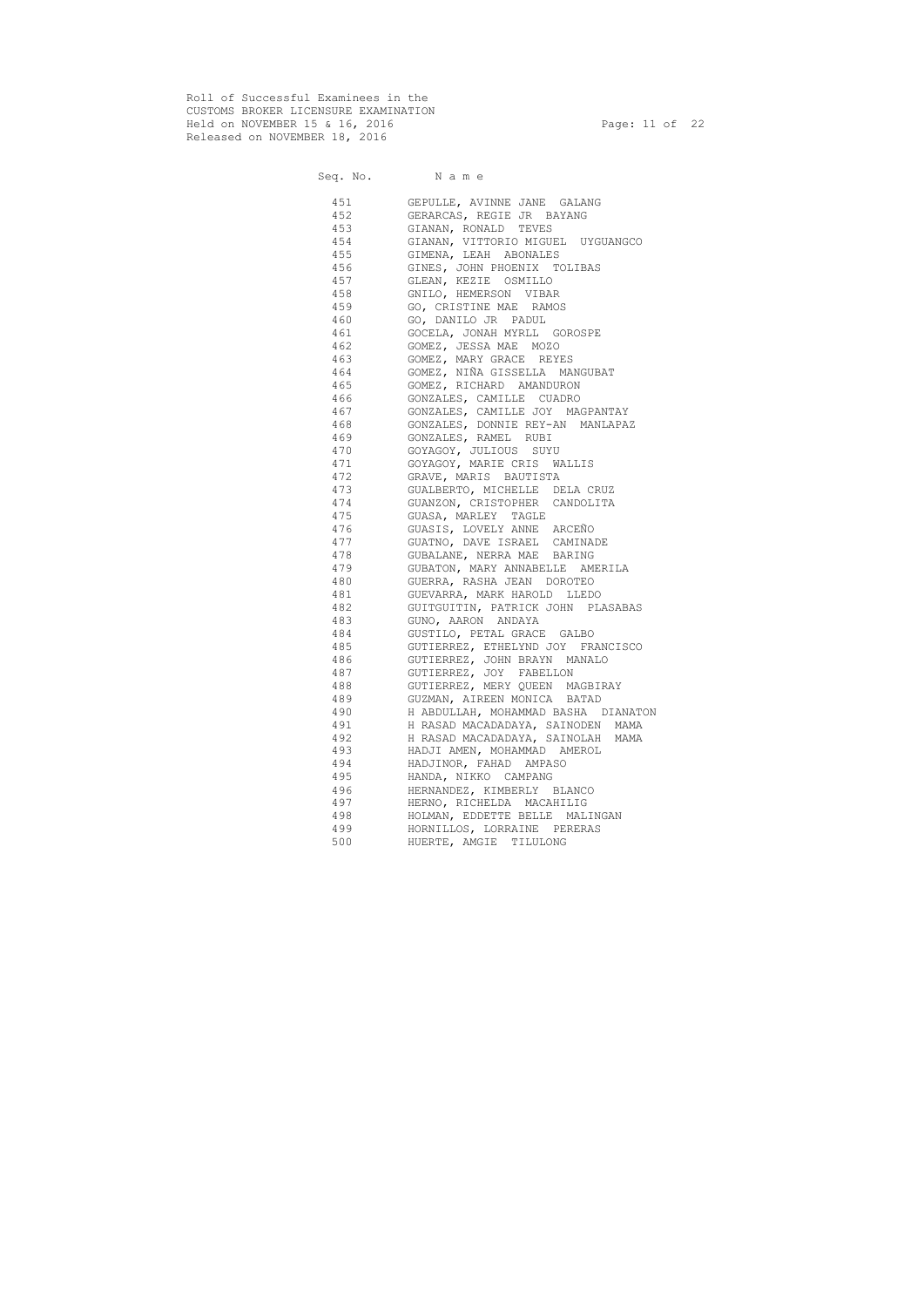Roll of Successful Examinees in the CUSTOMS BROKER LICENSURE EXAMINATION Held on NOVEMBER 15 & 16, 2016 Page: 12 of 22 Released on NOVEMBER 18, 2016

# Seq. No. Name 501 HULLANA, ERICKSON AGANON 502 IBASCO, NAPOLEON JR ENDING 503 IBRAHIM, MOHAMMAD SARIP 504 IGNACIO, MARY ELAINE TABAOSARES 505 ILAGAN, HANNAH MALABANAN 506 ILAO, JAY IAN LEGPITAN 507 ILAYA, ARIEL DE LA SERNA 508 ILIGAN, CHRISTINE JOY ROQUIO 509 ILUSTRISIMO, ALJOHN CHAVEZ 510 IMBAT, KIMBERLY CALPITO 511 INTOC, REVIE JOY ALDERITE 512 IPANAG, JOSHUA DEE GOLOSINDA 513 IRINCO, JIMMY ESPIÑA 514 JALIMBAWA, EMILIO II ARANETA 515 JANDOC, JOHN PAULO TROGON 516 JARAVATA, SHELLA BIARES 517 JARDENICO, KRISTOFFER KYLE ENRIQUEZ 518 JARINA, SARAH GUNIO 519 JAVIER, ABEGAIL RAMOS 520 JAVIER, CARLY ANN SAN JOSE 521 JAVONITALLA, AUDREY JAN ADUANA 522 JEGILLOS, ALIZA BOBIS 523 JOHNSON, KIMBERLY MORALES 524 JUABAN, CATHY SAMANIEGO 525 JUANICO, IAN PATRICK GABAYERON 526 JUAREZ, ADEAH SALAPARE 527 JUMAO-AS, CYREL JAY 528 JUSTO, VERGEL ALONSAGAY 529 KANOY, JAY UMALLA 530 LABAD, CLINT JOHN QUIDET 531 LABAY, JONALYN LAZO 532 LABING, MELANIE PACAMARA 533 LABRADOR, VICKHO REEVE 534 LACAMBRA, BEVERLY SOLANO 535 LACAR, JOEEINEL DUEÑAS 536 LACASANDILE, SHEENA MARIE DELLIRO 537 LACASER, ENRIQUE FLORENTINO 538 LADAO, JESTOR LLOYD CALACAT 539 LADIERO, MARIAENNE HONDO 540 LAID, ANGELO GAYATIN 541 LAJARA, KAMIN VON ERNESTO CUA 542 LAMBOSON, CHEKIE FUENTES 543 LANDICHO, LOVELY DIANE ORILLA 544 LANDICHO, TEODULO RONQUILLO 545 LARIOSA, GIOVANNI ALTAMIRO 546 LASTRILLA, JOHNLEY MORILLO 547 LASTROLLO, TIMMY ANNE NARIO 548 LAURENIO, CHONAVIE RICAFRENTE 549 LAUT, MOHAMMAD BAQUER LUCMAN 550 LAWAN, DAN JOSEPH ANTECRISTO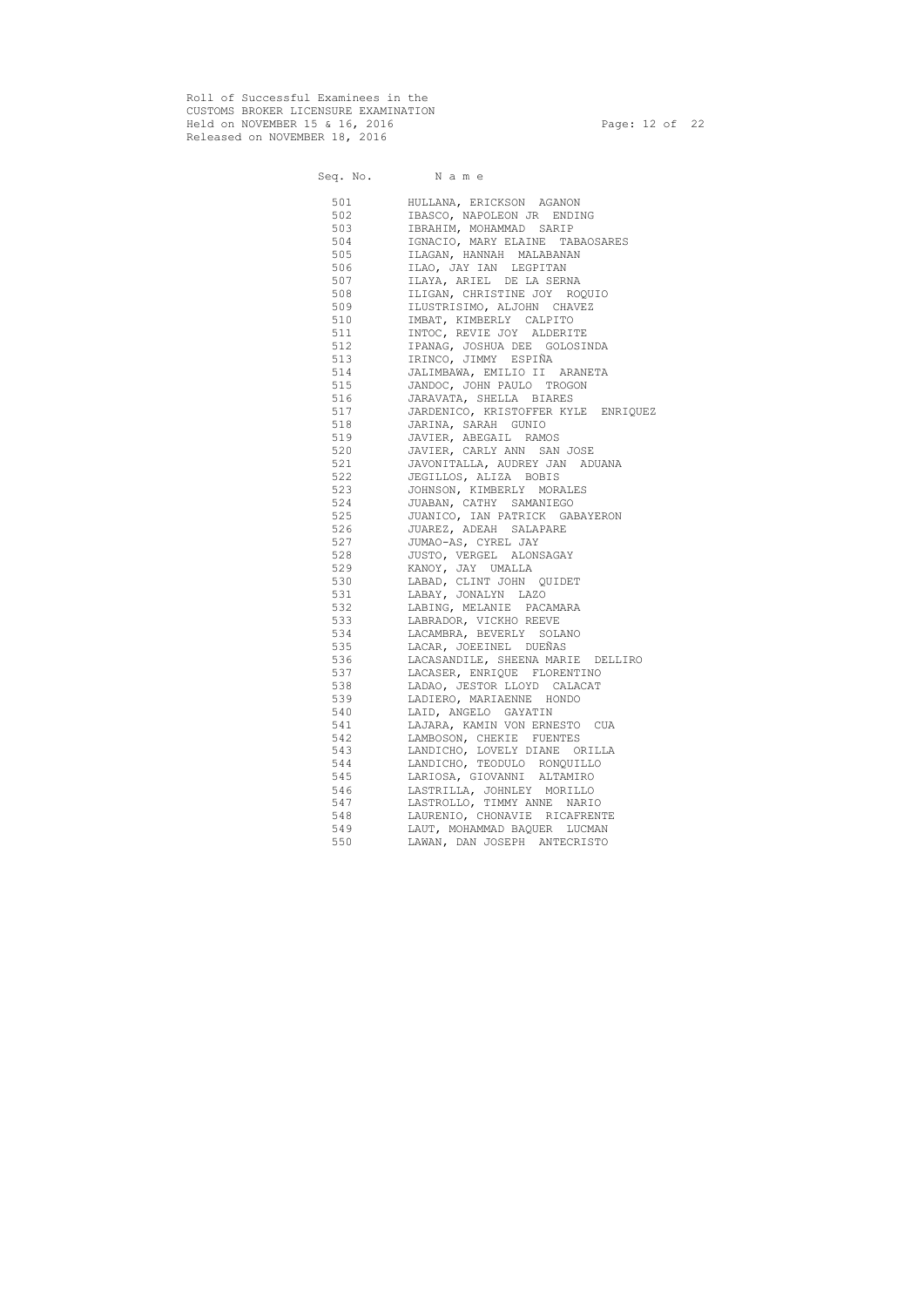Roll of Successful Examinees in the CUSTOMS BROKER LICENSURE EXAMINATION Held on NOVEMBER 15 & 16, 2016 Page: 13 of 22 Released on NOVEMBER 18, 2016

# Seq. No. Name 551 LAWAN, DARYL ANTECRISTO 552 LAYNO, JOHN CHRISTIAN-SR GUERRERO<br>553 LAYUG, JAMAICA PAGADUAN LAYUG, JAMAICA PAGADUAN 554 LEABRES, ALYSSA MARIE ZARAGOZA 555 LECAROZ, LUISA MARICAR DIMAANO 556 LEGASPI, LOURD JOHN CHRISTIAN 557 LEPITEN, ELLA MAE SALAS 558 LESIGUES, ELLEN GRACE 559 LIBRADO, ARNOLD SORTONES 560 LIGGAYU, EULALIA LYN LIBUNAO 561 LIM, ANDREA MARCELO 562 LIM, EMMANUEL BARTOLAY 563 LIMBOY, ROSE CLAUDINE 564 LINAO, JESSA BERIDO 565 LINGAT, JENNY ANN MAE COMMENDADOR 566 LIONG, KATHRYN LUMBRES 567 LIPURA, RANDALL JAMERO 568 LIZADA, JHAN REINALD JUANINO 569 LLACUNA, SARAH PEARL PANOLIN 570 LLAGAS, SIGRID MAE DIAMANTE 571 LLAMAS, GEORGE HENRY MORAL 572 LOGRO, JAY ANN FERNANDEZ 573 LOPERA, MARIEL MEJARES 574 LOPEZ, JOB BENSON SONICO 575 LOPEZ, MARY JOY TRINIDAD 576 LOPEZ, SHERENE EBORA 577 LOVERIZA, MARY ROSE GONZALES 578 LUCE, MARIA RICAH BELINA 579 LUCHAVEZ, JESUS CASTRO 580 LUMANGLAS, MAUREEN JOAN BISA 581 LUMASAG, JUVAI LHOURENE CASTRO 582 LUMIBAO, EUGENE ABAD 583 LUNAR, JOMAR SISON 584 LUNGAN, AYRAH TRISHIA CANO 585 MACABANDING, TALHA MALACO 586 MACALINAO, BRYAN PACAÑA 587 MACALINO, YLAIZA MAE 588 MACAPA-AR, JAMAIL BUCALAN 589 MACAPAGAL, JARVIS SITYAR 590 MACATABANG, SOFIA ANN SARIA 591 MACATANGAY, CORNELIO PATAL 592 MACUHA, JARED FUENTES 593 MADDUGAY, VALIENTE JALLIGAO 594 MADELOSO, JULIENNE ACAMPADO 595 MADERA, ALYANA JOY TRINIDAD 596 MADRIAGA, GARY REGASPI 597 MADULI, RICHELLE DE LEON 598 MAGABO, JUNAFE NADORES 599 MAGANDIA, BIMBAS DIMACALING 600 MAGDOSA, ROMEL ALIPEN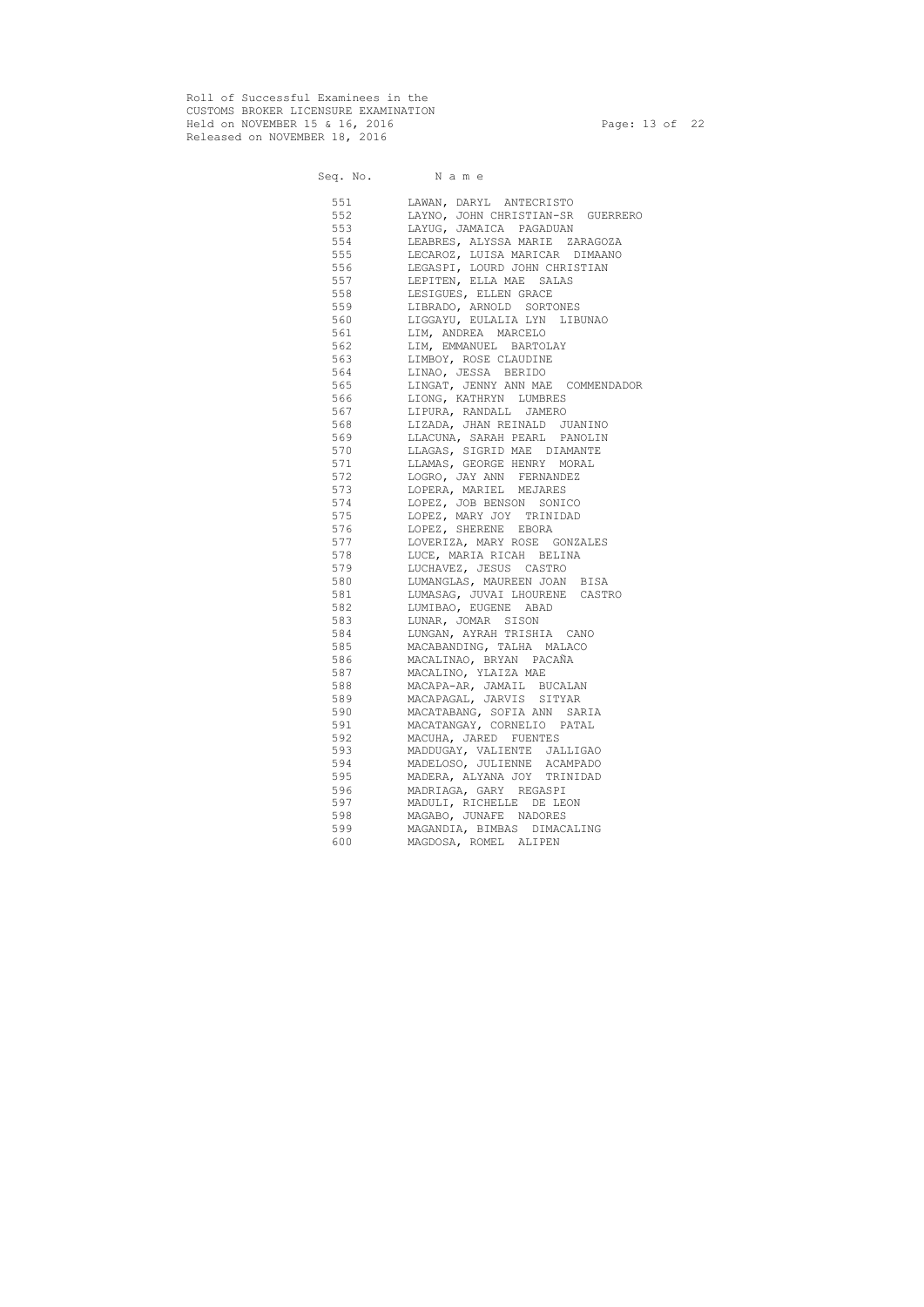Roll of Successful Examinees in the CUSTOMS BROKER LICENSURE EXAMINATION Held on NOVEMBER 15 & 16, 2016 Page: 14 of 22 Released on NOVEMBER 18, 2016

|           | Seq. No. Name                        |
|-----------|--------------------------------------|
| 601 — 100 | MAGNAYE, MONA CIELO DEDUYO           |
| 602       | MAGRAMO, JESSICA TADEO               |
| 603       | MAGTIBAY, MADELYN MARZINIA           |
| 604       | MAHILOM, ZALDYLYN LUMAGUE            |
| 605       | MAHINAY, MARY JOVELYNE VILLAFRANCA   |
| 606       | MAHUSAY, SHEILA PULVERA              |
| 607       | MAKALINTAL, VANGIELYN DE VERA        |
| 608       | MALACCA, CECILIA STA MARIA           |
| 609       | MALATA, ROSELYN ANTONIO              |
| 610       | MALUPENG, KHENETH JUN DOMANTAY       |
| 611       | MALUYA, JAYVIE SABILE                |
| 612       | MANADONG, ARJAY ABRUGAR              |
| 613       | MANALO, JESSICA ARASULA              |
| 614       | MANALOTO, JOHN ALI                   |
| 615       | MANANSALA, LIEZEL CASTILLO           |
| 616       | MANARANG, JOEL JR CELESTIAL          |
| 617       | MANATO, CHRISTIAN RAFOL              |
| 618       | MANGILA, MA JUANA MAE SEMILLA        |
| 619       | MANGINSAY, ADELYN SABERON            |
| 620       | MANGONTAWAR, NURODIN SULTAN          |
| 621       | MANICO, RINZO BLU ABONO              |
| 622       | MANIEGO, ERIKA PAMINDANAN            |
| 623       | MANILA, JOLLEBEE LARGO               |
| 624       | MANIWANG, FLORANTE JR MONTAÑEZ       |
| 625       | MANLUSOC, PAULINE TALENS             |
| 626       | MANOTA, CARLO JOHN REYES             |
| 627       | MANSARI, REMAR FERNIZ                |
| 628       | MANTUA, JEDIAEL ROYCELL CAJUDAY      |
| 629       | MANUEL, ANTOINETTE SARAZA            |
| 630       | MAPASANG, CARANGAN MANGGIS           |
| 631       | MARAJAS, KRIZEL MALOLES              |
| 632       | MARASIGAN, JOLINA JOY CAROLINO       |
| 633       | MARASIGAN, MICHELL ANN JULIETH ALDAY |
| 634       | MARGALLO, ARIAN FELIAS               |
| 635 —     | MARICA, DIANE LLANTINO               |
| 636       | MARISTELA, LORIE VEEH ENDOZO         |
| 637       | MAROHOM, YASSER GALMAN               |
| 638       | MARQUEZ, JUSTINE CHARLES GUINIHIN    |
| 639       | MARQUEZ, KIMBERLY AÑASCO             |
| 640       | MARQUEZ, PATRICIA ALISBO             |
| 641       | MARTINEZ, SHEILA AZINETH ZULUETA     |
| 642       | MASANGKAY, ROSTOW MARI TIOZON        |
| 643       | MASILANG, CHARMAINE DAVID            |
| 644       | MASUPIL, KIM DARRYL MAYUGA           |
| 645       | MAT-AN, EDRENZO MANUEL               |
| 646       | MATEO, MERVIN SANTIAGO               |
| 647       | MATULAC, JUANITO JR BEJAC            |
| 648       | MAULION, SHARMAINE DENIOLA           |
| 649       | MEDRANO, IRISH FHEMILYN GARCIA       |
| 650       | MEJOS, CHRIST FERNAN MALAGAYO        |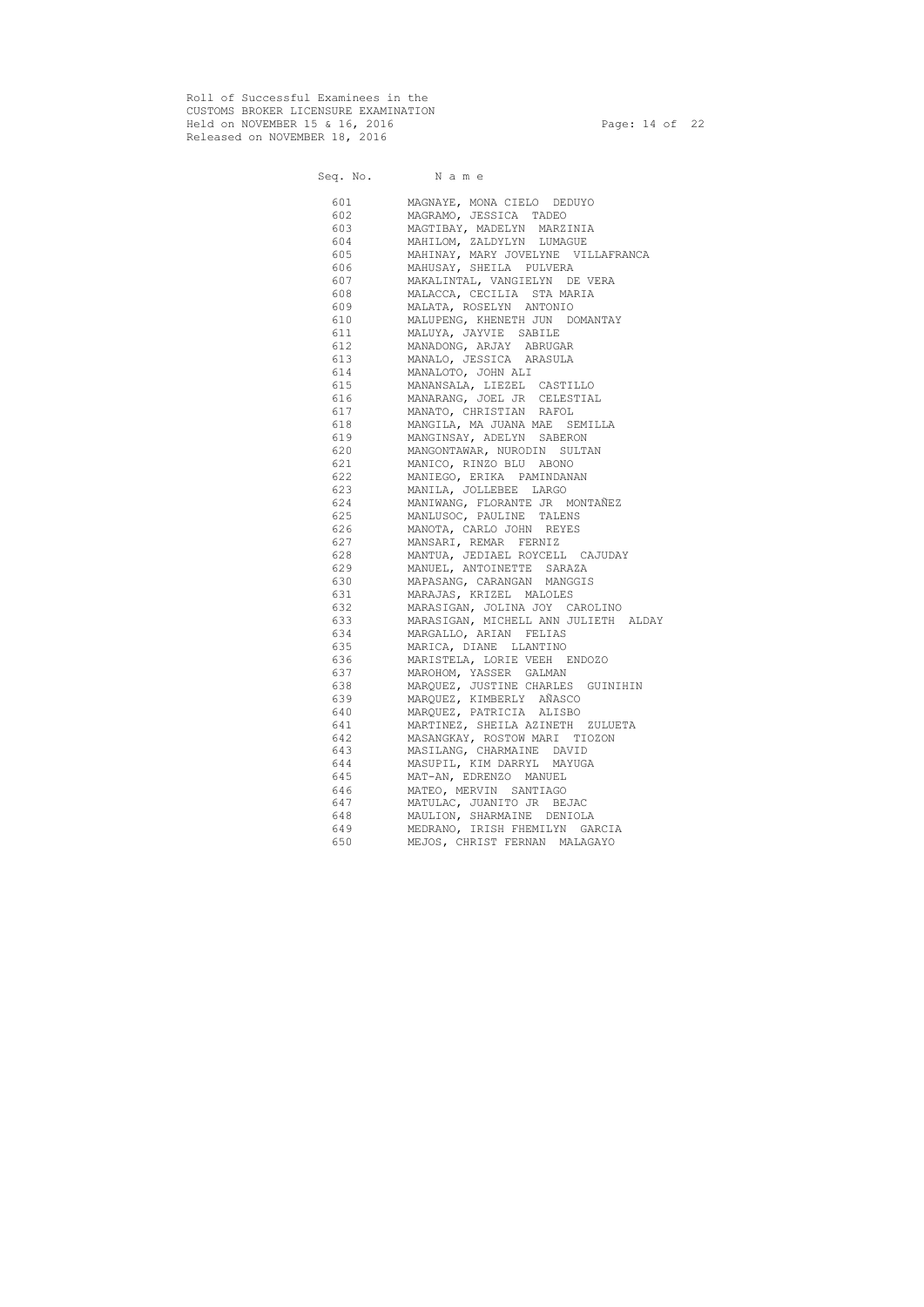Roll of Successful Examinees in the CUSTOMS BROKER LICENSURE EXAMINATION Held on NOVEMBER 15 & 16, 2016 Page: 15 of 22 Released on NOVEMBER 18, 2016

|     | Seq. No. Name                      |
|-----|------------------------------------|
|     | 651 MELCHOR, JOEMEL TUBERA         |
| 652 | MELLA, MA ANALEE RENIVA            |
| 653 | MENDOZA, AIZEL DIMAANO             |
| 654 | MENDOZA, ALDRIN DIMAANO            |
| 655 | MENDOZA, CORINA JOY DINGLASAN      |
| 656 | MENDOZA, DIANA GONZALBO            |
| 657 | MENDOZA, DIANE CHARISE BRUCAL      |
| 658 | MENDOZA, JANICA DAQUIZ             |
| 659 | MENDOZA, JOHN BRYAN ALIBANGBANG    |
| 660 | MENDOZA, LYNSIE RAYMUNDO           |
| 661 | MENDOZA, PATRICK JOHN REUSI        |
| 662 | MENESES, KINLEY JINSEL CRISTOBAL   |
| 663 | MERCADO, JAPHET GARCIA             |
| 664 | MERCADO, JOHN LESTER GONZALES      |
| 665 | MERZA, JUSTIN AMOR REYES           |
| 666 | MESINA, ANDREA MAE KUAN            |
| 667 | MIEL, JERIC JHON ERMAC             |
| 668 | MILLADO, JOHN LOUIE FRANKLIN BARCE |
| 669 | MILLAN, MICHAEL JAY DAGWAT         |
| 670 | MINA, MARICHU RAMIREZ              |
| 671 | MIRAFLOR, SHANLEY                  |
| 672 | MIRANDA, ARIANNE GALE BADILLO      |
| 673 | MIRANDA, CHRISELLE GALIZA          |
| 674 | MIRANDA, DIAZEL ME PASTRANA        |
| 675 | MIRANDA, DIVINE ABAYA              |
| 676 | MIRANDA, WELJEEN ALASTRA           |
| 677 | MODELO, ANGEL MARIE GLEAN          |
| 678 | MOJADO, ZAIRA UNTALAN              |
| 679 | MOLINA, MONROE HOMEREZ             |
| 680 | MOLLENO, JOHN JOURDAN BONDOC       |
| 681 | MONCADA, ZARAH BETH COSTELO        |
| 682 | MONDANO, JOVANN QUIJANO            |
| 683 | MONDRANO, CHARYME DAMOS            |
| 684 | MONTAIS, KAREN FE COLLADA          |
| 685 | MONTALLANA, RUSS JOSEPH NICOLAS    |
| 686 | MONTARIL, BEA LOIS VILLAREAL       |
| 687 | MONTEIRO, ANGELA MONTEJO           |
| 688 | MONTEJO, ARRA CHRISTINE SERRANO    |
| 689 | MONTEMAYOR, CARLOS MIGUEL DAYOAN   |
| 690 | MONTENEGRO, ANGEL QUEEN ATIENZA    |
| 691 | MORALES, GEORGE ALBERT ROSARIO     |
| 692 | MORALES, RENGELYN LOBOS            |
| 693 | MORATA, JAY BONDOY                 |
| 694 | MUDLONG, EDCEL ISIAH SOTTO         |
| 695 | MUNTA, LIMUEL GENE LASACA          |
| 696 | NALING, CHRISTA GRACE HERNANDEZ    |
| 697 | NALUS, RACHELLE ROSALES            |
| 698 | NAMORO, ANDREW ABELLANO            |
| 699 | NAMUCO, JILBERT PILAPIL            |
| 700 | NARCISO, MARIA MELLISA LYN BAYRON  |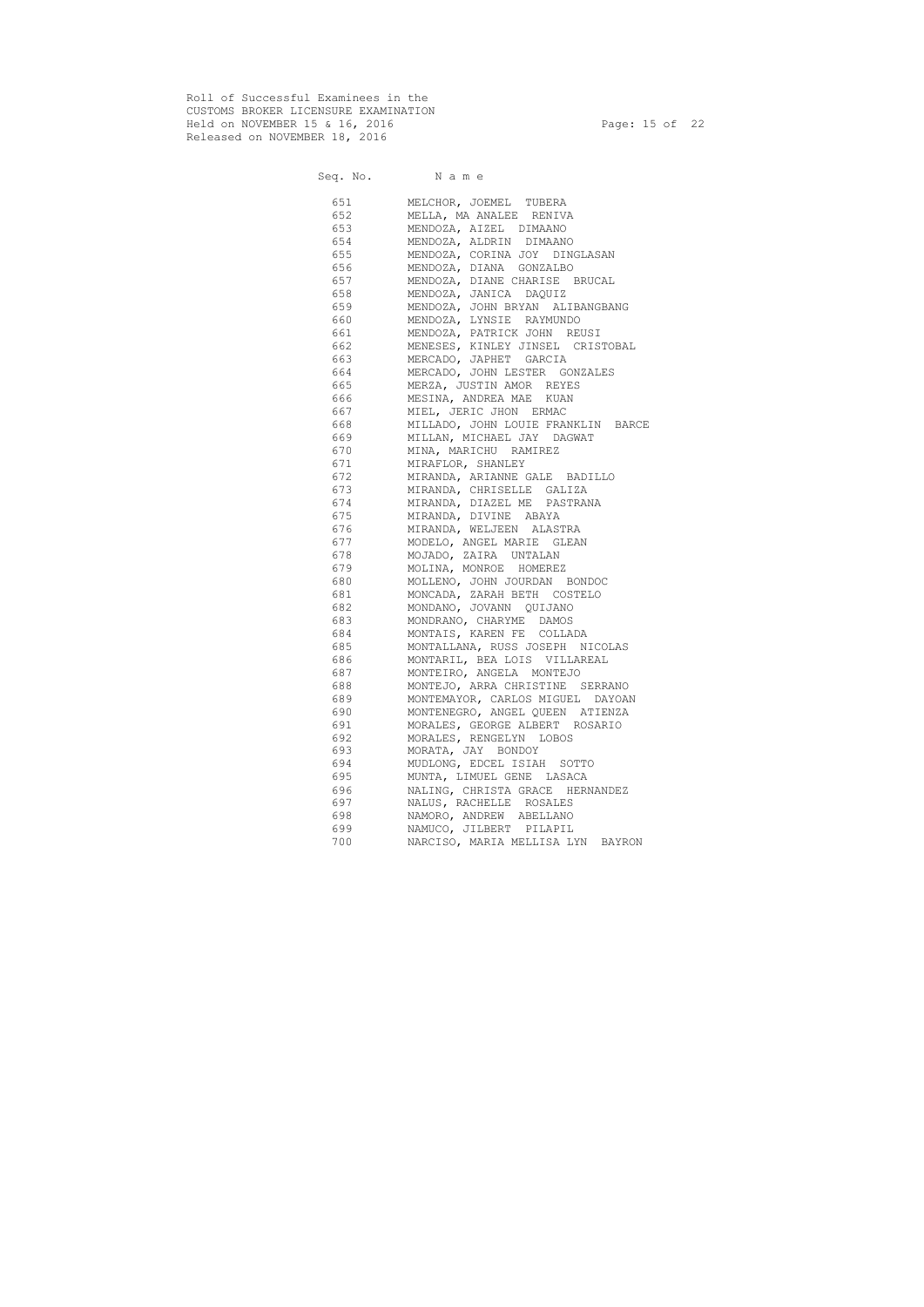Roll of Successful Examinees in the CUSTOMS BROKER LICENSURE EXAMINATION Held on NOVEMBER 15 & 16, 2016 Page: 16 of 22 Released on NOVEMBER 18, 2016

|                                                                                                                                                                                                                                | Seq. No. Name                     |
|--------------------------------------------------------------------------------------------------------------------------------------------------------------------------------------------------------------------------------|-----------------------------------|
| 701                                                                                                                                                                                                                            | NASEEF, ACSANI MAHDALI            |
| 702 — 2022 — 2022 — 2022 — 2022 — 2022 — 2022 — 2022 — 2022 — 2022 — 2022 — 2022 — 2022 — 2022 — 2023 — 2023 — 2023 — 2023 — 2023 — 2023 — 2023 — 2023 — 2023 — 2023 — 2023 — 2023 — 2023 — 2023 — 2023 — 2023 — 2023 — 2023 — | NASSER, ABDUL JABBAR ALIODEN      |
| 703                                                                                                                                                                                                                            | NATIVIDAD, JERICK BRYAN ABAYA     |
| 704                                                                                                                                                                                                                            | NEBRES, CHRISLY GONZAGA           |
| 705                                                                                                                                                                                                                            | NEPOMUCENO, MIKA JOY CARALOS      |
| 706 700                                                                                                                                                                                                                        | NEPOMUCENO, TRIXIE MELITON        |
| 707                                                                                                                                                                                                                            | NGO, CAROL BETONIO                |
| 708                                                                                                                                                                                                                            | NICOLAS, APRIL MARIE ARANZASO     |
| 709 — 10                                                                                                                                                                                                                       | NIM, VANESSA JOYCE REVILLAME      |
| 710                                                                                                                                                                                                                            | NOLASCO, ROSLYN GUIRIBA           |
| 711                                                                                                                                                                                                                            | NOSCAL, JULLIAN MARTIN SANTIAGO   |
| 712                                                                                                                                                                                                                            | NOVERO, ROELSON ANJON CANIESO     |
| 713                                                                                                                                                                                                                            | NUNEZ, MYLENE ANOBA               |
| 714                                                                                                                                                                                                                            | OBEN, VINCENT JOSEPH AGPALO       |
| 715                                                                                                                                                                                                                            | OCAMPO, ROWLAND BELO              |
| 716                                                                                                                                                                                                                            | OCARIZA, ENERIO III URBODA        |
| 717                                                                                                                                                                                                                            | OLANOLAN, RHEA CASALLAS           |
| 718                                                                                                                                                                                                                            | OMAÑA, CHERRIE ROSE GRAVAMIN      |
| 719                                                                                                                                                                                                                            | OMEGA, MADHEL NARVAEZ             |
| 720                                                                                                                                                                                                                            | ONG, CHRISTIAN TORCUATOR          |
| 721                                                                                                                                                                                                                            | ONTOY, RAJIE ROSE TUBAL           |
| 722                                                                                                                                                                                                                            | OPTANA, KIM LAUDIZA               |
| 723                                                                                                                                                                                                                            | ORDEÑEZA, KARL JOSEPH ESTUITA     |
| 724                                                                                                                                                                                                                            | ORDIOSO, JENELYN UNCIANO          |
| 725                                                                                                                                                                                                                            | ORIS, MARIANNE TIMADO             |
| 726                                                                                                                                                                                                                            | ORNOS, NYLA RIZZA BALANDAY        |
| 727                                                                                                                                                                                                                            | OROCAY, RANIEL ABUG               |
| 728                                                                                                                                                                                                                            | ORTEA, SHERLY VARGAS              |
| 729                                                                                                                                                                                                                            | ORTEZA, KHEYCEE UBIAS             |
| 730                                                                                                                                                                                                                            | ORTIZ, MARY ROSE ACAR             |
| 731                                                                                                                                                                                                                            | ORUGA, GLENN VINCENT LEJARZO      |
| 732                                                                                                                                                                                                                            | OSABEL, CHIELO COLASITO           |
| 733                                                                                                                                                                                                                            | OSTAN, GIERSON FITZ ERISPE        |
| 734                                                                                                                                                                                                                            | OTERO, FERNANDO JR GADIANE        |
| 735                                                                                                                                                                                                                            | OWEK, SOFFANY SALINGBAY           |
| 736                                                                                                                                                                                                                            | PABLO, MARGIE ANN MAXIMO          |
| 737                                                                                                                                                                                                                            | PACASUM, FAHAD GUINAR             |
| 738                                                                                                                                                                                                                            | PADAGAS, ELAINE JOY PAREÑAS       |
| 739                                                                                                                                                                                                                            | PADERNILLA, LEAH AGSUAY           |
| 740                                                                                                                                                                                                                            | PADILLA, JIM LOUIE BELARDO        |
| 741                                                                                                                                                                                                                            | PADIOS, JANNA MAE FLORES          |
| 742                                                                                                                                                                                                                            | PADUA, SEBASTIAN JR RIVERA        |
| 743                                                                                                                                                                                                                            | PAGUIO, GIA ALAINE ALIPIO         |
| 744                                                                                                                                                                                                                            | PAGUIO, JOLO RIÑON                |
| 745                                                                                                                                                                                                                            | PAGULAYAN, ALMERICK JOSH SIRINGAN |
| 746                                                                                                                                                                                                                            | PAKINGAN, JOHANN DELL VILLANUEVA  |
| 747                                                                                                                                                                                                                            | PALLARCO, FRETZY LOU MENDOZA      |
| 748                                                                                                                                                                                                                            | PALUMPON, JUNICE NAZAIRE          |
| 749                                                                                                                                                                                                                            | PAMALOY, AL-RAFIE SARIP           |
| 750                                                                                                                                                                                                                            | PANDODUM, MOHAMMAD ADEL MALAWI    |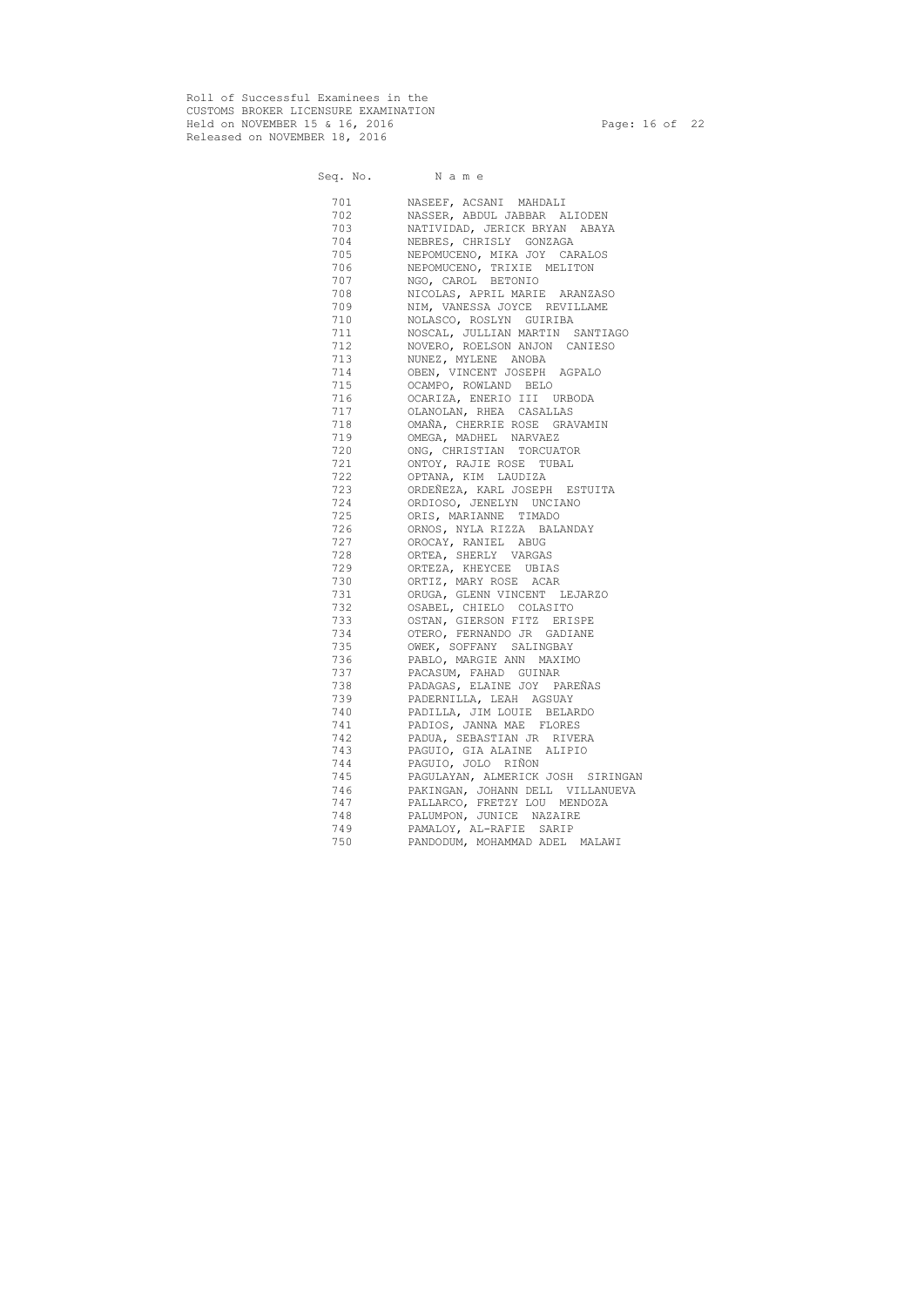Roll of Successful Examinees in the CUSTOMS BROKER LICENSURE EXAMINATION Held on NOVEMBER 15 & 16, 2016 Page: 17 of 22 Released on NOVEMBER 18, 2016

# Seq. No. Name 751 PANGANIBAN, REGAN ERIC CASTRO 752 PANGILINAN, ALYSSA CAMILLE DE LEON 753 PANGKAT, WAIL MACALAWAN 754 PANUELO, REGINA GAZZINGAN 755 PAPARON, OSMAR JIBE OLASIMAN 756 PAQUEO, JILL FRANCIS NAVALLO 757 PASCUAL, GLYDEL LYN VARGAS 758 PASCUAL, JESSA PARADO 759 PASCUAL, MONAVEL EGIPTO 760 PAULAN, JUDY ANN BATALLA 761 PAULITE, STEPHANNIE LORRAINE AVENIDO 762 PAUTE, YASSER DECA 763 PECONADA, DAYANARA JEAN NECESARIO 764 PELAEZ, MA BRENDA PELAEZ 765 PELENIO, JESUARY JUMAO-AS 766 PERALTA, JOV MENDOZA 767 PEREJA, MA SOMELIE ABAN 768 PEREZ, ANTONIO III CONCEPCION 769 PEREZ, JHESSA ANN BERNADETTE 770 PEREZ, SHEENA MAE PELAUSA 771 PERONO, OLIVER BORBON 772 PETALCO, JOANNE MARIE VISTAL 773 PEÑA, NELSON ALAMAG 774 PEÑA, REYNALD NAZARENE MONTEREY 775 PIALAGO, GAZER BOCA 776 PIALAGO, RANNY LYN ATONG 777 PICARDO, RAZELLE MAE ELACION 778 PIMENTEL, JAIRA AIA PENASO 779 PIMENTEL, ME-ANNE JOY REYES 780 PIMENTERO, KRISTIAN KLIEN SENTENTA 781 PINPIN, GERA MAE MANALO 782 PINUELA, SEAN BRAZAS 783 PIOL, ARIEL GAYETA 784 PITAMANAN, AL WAFFHI MAROHOMBSAR 785 PIÑON, AIDA RAMSEL MENDOZA 786 PIÑON, ALORA MARIE LANOT 787 PLACIBE, DIVINE LOUIS TAMAYO 788 PLANDO, JAY ANN APOZAGA 789 PLATA, BIEN GERALD GIL 790 PLOYA, MARYCRIS JASMINE EDIOS 791 POLAN, JENNECIL ALBA 792 POLLICAR, RONA MAE PALINSAD 793 PONTE, GLENN JANOLINO 794 POPERA, JOMARY MAQUILING 795 PORLARES, BRIAN ANDREW CAMELLO 796 PORRAS, JESSIECA PANGGEN 797 PRINCIPIO, MA JENINE DELA MERCED 798 PUGONG, JECTOPHER LEE ANGHAD 799 PUIG, JOHANNA NITA JOSE 800 QUIAMBAO, JOHN EMMANUEL CABADING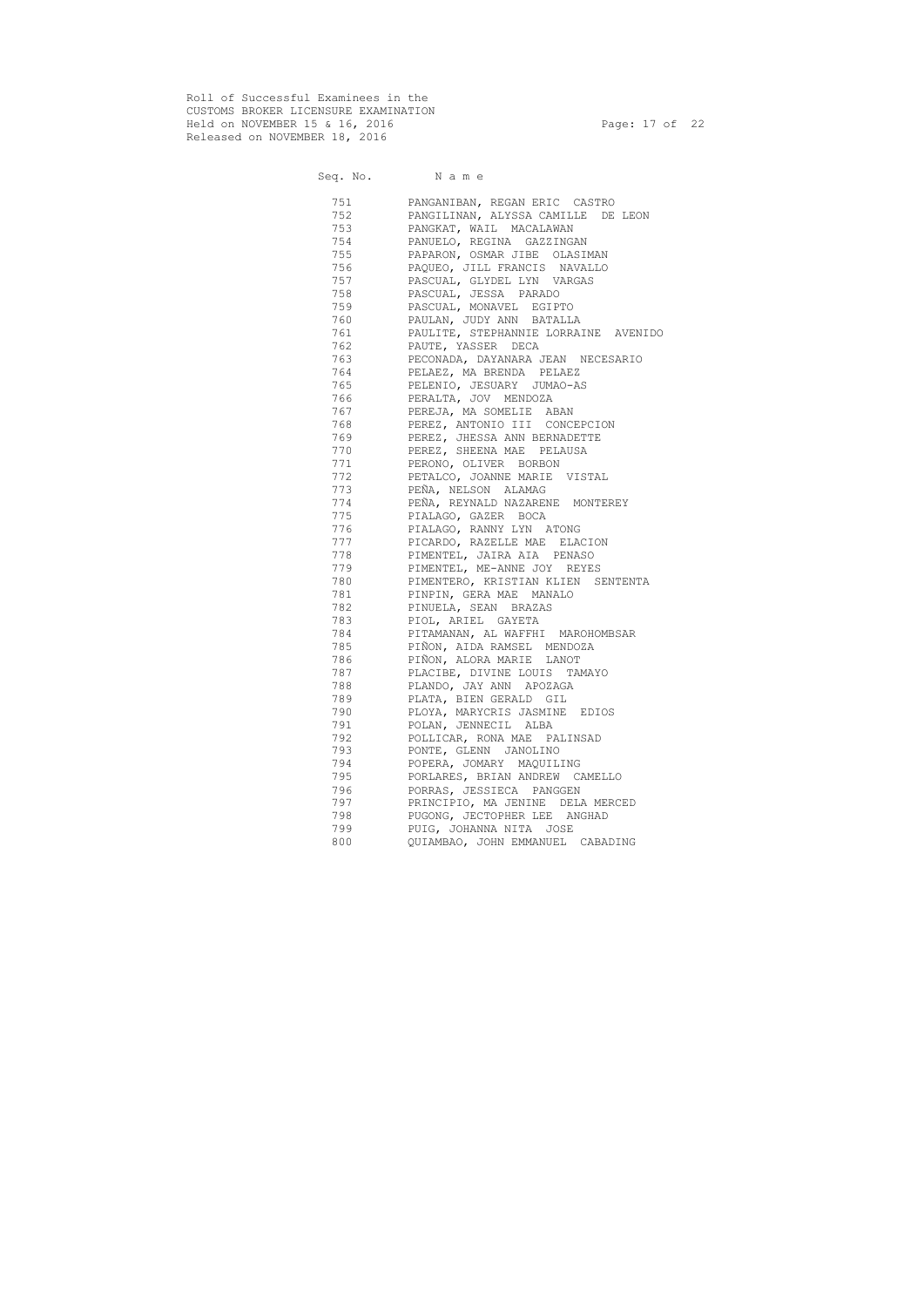Roll of Successful Examinees in the CUSTOMS BROKER LICENSURE EXAMINATION Held on NOVEMBER 15 & 16, 2016 Page: 18 of 22 Released on NOVEMBER 18, 2016

# Seq. No. Name 801 QUIAMCO, ROGELIO JR ECHAVEZ 802 QUICOSA, RYAN KING PAGSISIHAN 803 QUIGAO, ADRIAN BIROG 804 QUIMAR, NONA BIANA 805 QUINSAY, ROSSANNA VERONICA DUMASIG 806 QUIOCHO, MA CRISTINA LUMANTA 807 RABAJANTE, JOHN PAULINE YABUT 808 RAGO, ERIKA MARIE PORTAJADA 809 RAGUINE, KRISMABEL MACALIPAY 810 RAMIREZ, MARIA RACHELLE ASI 811 RAMIREZ, REGINE CARLE 812 RAMOS, CAMILLE DIMAANO 813 RAMOS, JONATHAN MONDIDO 814 RAMOS, MICHAEL JOHN PATIO 815 RANCES, JULIE ANN BERMUNDO 816 RANGEL, ARNOLD SILO 817 RANIGO, JENEFER VILLANUEVA 818 REALISTA, CHIA MAE FERNANDEZ 819 REAÑO, ALAIN ANTHONY IMUS 820 REAÑO, JOHN ADAMS VERANO 821 REBOJA, VIR LEO AMOR PAMPO 822 RED, ANGELICA BALDOZA 823 REGULACION, JOEL JR ZAPATA 824 REGUNAY, HAZELLE GAIL DANAYTAN 825 REMEGIO, ALJOHN UMALI 826 REMOLLO, VANESSA JEANNE MAGALLON 827 REPISO, ALLYSA GAYLE LUCIDO 828 REVELLAME, ROY MARION JIMENEZ 829 REYES, CIARA DAY DOMINIQUE LISING 830 REYES, GLENN REUBERT MARQUEZ 831 REYES, LOUIE REYES 832 REYES, NELSON MENDEZ 833 REÑA, REGINE CARANDANG 834 RIBANO, REY MART PALOMA 835 RICAPLAZA, JULIO JR VALMORIA 836 RIEGO, MARY JANE DEGAMON 837 RIGODON, ABRAHAM ROSS MACHINAL 838 RIVERA, CHERISH AIVINA SABACAN 839 ROALLOS, CHRISTIAN SAGADAL 840 ROBLES, RIC SAGUIPED 841 RODIL, BERNADETTE PRIETO 842 RODRIGUEZ, JOSEPH SALVADOR VALENZUELA 843 ROJALES, MARIMAR PERALTA 844 ROJAS, ISAIAH HAZELLE ALIAS 845 ROJAS, PRINCE ROMMEL TRIBIANA 846 ROMERO, VINCE STEPHEN SATURIO 847 ROSAL, JONA BELLE ESPINOSA 848 ROSALES, JOHN SARJI SALINAS 849 ROSALES, LEO DEMOCRITO 850 ROSALES, RITCHELLE MAE CANTOS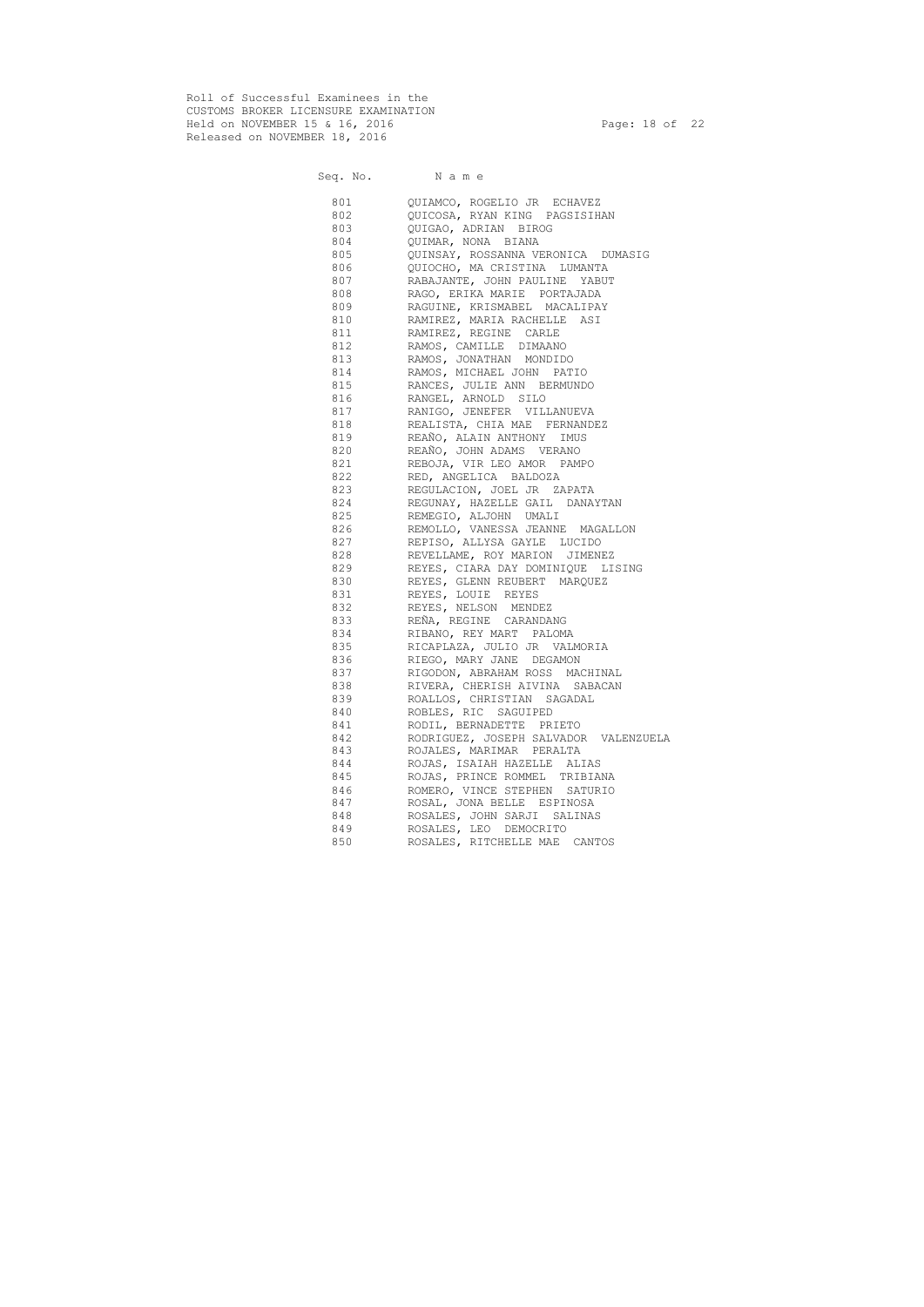Roll of Successful Examinees in the CUSTOMS BROKER LICENSURE EXAMINATION Held on NOVEMBER 15 & 16, 2016 Page: 19 of 22 Released on NOVEMBER 18, 2016

Seq. No. Name 851 ROSERO, MONSOUR JOSE 852 ROSSEL, REYCHILLE RUSSELL PEROLINO 853 RUADO, REGINE PALOMATA 854 RUIZ, PAMELA MONTOYA 855 SABADO, DIANARITZ JANE GARCIA 856 SABARILLO, ALMIRA CONSTANTINO 857 SABERON, MANEL MAE RICALDE 858 SABINAY, ZEBEDEE KEN CANINDO 859 SALANGUSTE, DANIELLE PAGCANLUNGAN 860 SALAPARE, JUSTIN PHILLIP UY 861 SALAS, KARLO DE LEON 862 SALAZAR, AN AZIEL MARAVILLA 863 SALAZAR, CHARLYN AGUIRRE 864 SALAZAR, JOHN DERICK CUADRO 865 SALAZAR, KIETH MACASIEB 866 SALAZAR, MA KARINA FACTOR 867 SALCEDO, HEART NIKI GATMAITAN 868 SALCEDO, MAITA DUCAY 869 SALES, RACHELLE VAN OCFEMIA 870 SALIDO, ELAISA COJAS 871 SALIDO, ROMJOHN ABUSMAN 872 SALISE, JENNIFER TAMPIPI 873 SALMORIN, ANGELIQUE ATAOP 874 SALVACION, NOVIE SOLDEVILLA 875 SAMANIEGO, MARK JAYSON GREENWOOD 876 SAMPACO, ABDUL JABBAR DIRON 877 SAMSON, DONARD LADIERO 878 SAN JUAN, IRISH ARIANE DIMALIBOT 879 SANDOVAL, ROY JASPER PALABAY 880 SANDRO, SWEETZEL DE GUZMAN 881 SANGEL, KENNETH DELA CRUZ 882 SANICO, STIFFANY ALBERCA 883 SANOY, ISIDRO LENARES 884 SANSARONA, ABDUL KHALID DOMADO 885 SANTARIN, JAM NALLY MACALIMA 886 SANTIAGO, DAISY MAE DOMINGUEZ 887 SANTIAGO, MARY ORCHID FLORENO 888 SANTIAGO, RHICA MAY BERNARDO 889 SANTIAGO, ROXANNE TEODORO 890 SANTOS, ALDRIN HERNANDEZ 891 SANTOS, DONNA TRIJO 892 SANTOS, JOANA MAE AGUADA 893 SANTOS, KIMBERLY BERNARTE 894 SANTOS, MIGUEL MARTIN IGNACIO 895 SANTOS, MYREEN JOY ARGANDA 896 SANTOS, NATASHA NADINE MORALES 897 SANTOS, RACHEL ANNE VIROS 898 SANTOS, SHANNEN TOMINES 899 SARCEDA, PRINCESS SAMANTHA ARAGON 900 SARIP, ARIFF HUSSEIN SANTICAN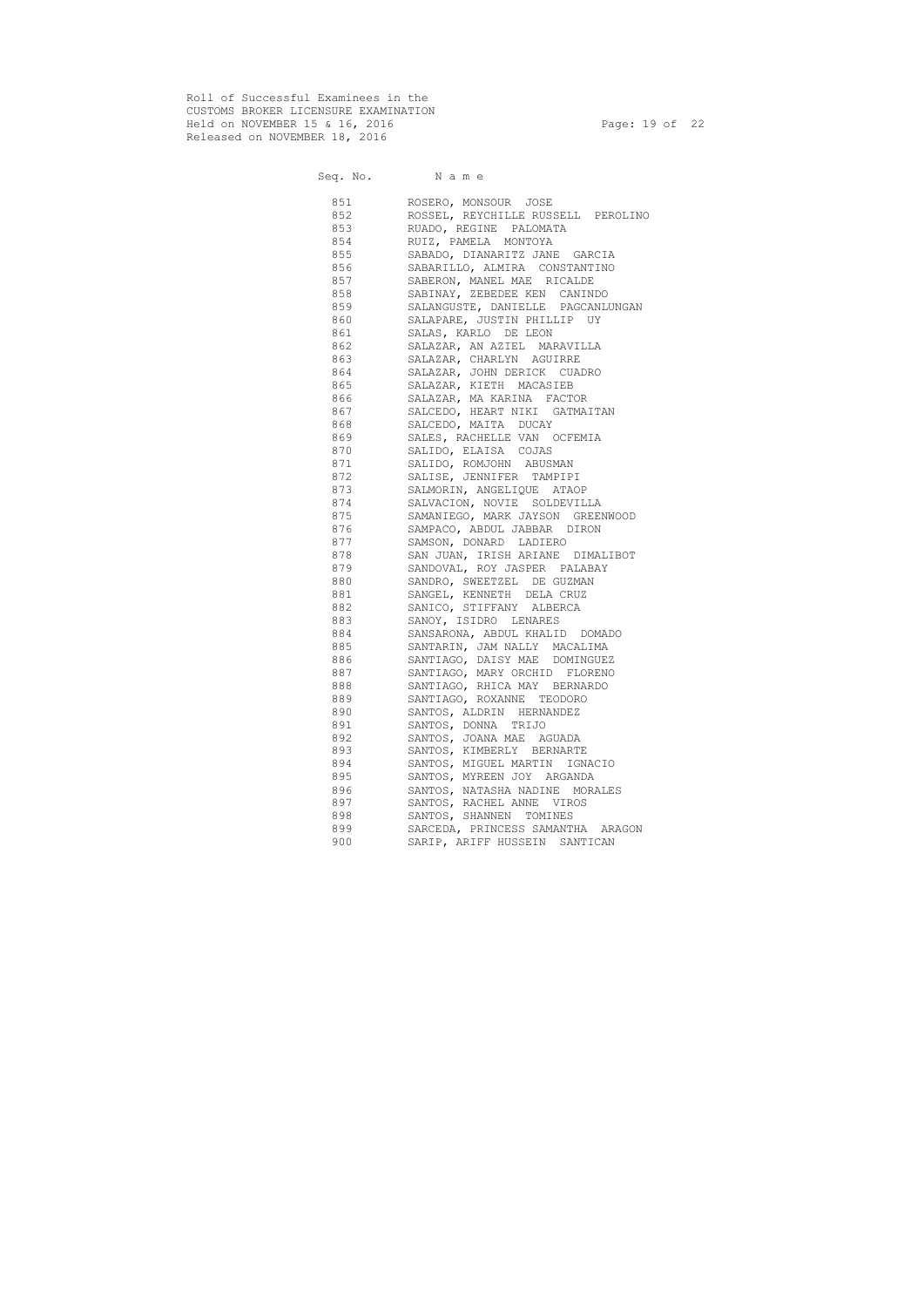Roll of Successful Examinees in the CUSTOMS BROKER LICENSURE EXAMINATION Held on NOVEMBER 15 & 16, 2016 Page: 20 of 22 Released on NOVEMBER 18, 2016

|           | Seq. No. Name                      |
|-----------|------------------------------------|
| 901       | SARIP, MOARIP IBRA                 |
| 902       | SARMIENTO, JOYVELL CLARIN          |
| 903       | SARSABA, PINKY SIMONETTE ALCAZAREN |
| 904       | SATINGASIN, ELAH JANE CANUBAS      |
| 905       | SAWANO, ARRAH MAE TAPANG           |
| 906       | SAYCON, CHARMAE DE LEON            |
| 907       | SEBASTIAN, REXSON DACASIN          |
| 908       | SEDON, STAR PASCOBILLO             |
| 909       | SENECA, KIMBERLY JOY CRUZ          |
| 910       | SEREÑO, JEXEILL JHAN CAÑAS         |
| 911       | SERGIO, ABEGIN VILLAFRANCA         |
| 912       | SERRANO, JAN LEMUEL FABABIER       |
| 913       | SERRANO, JANA MARIE ANTONIO        |
| 914       | SERRANO, JIKE KIBATAY              |
| 915       | SERRANO, THEA MARIE YORO           |
| 916       | SIBONGA, LESLIE MAY DEL ROSARIO    |
| 917       | SIGA, LINDA AMOR MUTIA             |
| 918       | SILAWAN, RODULFO JR CABILES        |
| 919       | SILVA, DIANA JANE MAGALAD          |
| 920       | SIRIANI, MARK KENNETH GOLDING      |
| 921       | SISCAR, JO MISAEL VERDE            |
| 922       | SISMUNDO, MA EUNICE ANN BASALLOTE  |
| 923       | SOLAS, CARLO GABORNO               |
| 924       | SOLIDUM, GIANE PAOLA PARONDA       |
| 925       | SOLIS, JRYST SIGRED TEJADA         |
| 926       | SORIANO, CHARLENE DELA CRUZ        |
| 927       | SOROÑO, ABEL MAGANTE               |
| 928       | SOSA, MARWIN NAVORA                |
| 929       | STRADER, RONNIE BALAGAT            |
| 930 — 10  | SUAREZ, LAILANI ALAISSA BUENAFE    |
| 931 — 100 | SUERTE, JOHN PAUL BAG-O            |
| 932       | SUERTE FELIPE, JESUS CARLOS RAYELA |
| 933 — 100 | SUGANOB, KEVIN SMITH MANGUIAT      |
| 934       | SUICO, DARYL LOGATIMAN             |
| 935       | SULIT, ABEGAIL GREGORIO            |
| 936       | SUMABAT, VER ANGELO NEPOMUCENO     |
| 937       | SUMALPONG, ABEGAIL FEB SABORDO     |
| 938       | SUMANGA, JAYMARK VILLANUEVA        |
| 939       | SY, DAN LESTER HERRERA             |
| 940       | SY, HARLEY                         |
| 941       | SY, JENRICK AINSLEY HAW            |
| 942       | TABINGA, CRISTYL JOY BUAYA         |
| 943       | TABRADILLO, MARIEL OBRERO          |
| 944       | TADAS, MARK ANTHONY MACALALAD      |
| 945       | TAGALOG, CHRISTIAN MAR MOLEÑO      |
| 946       | TAGOS, MARINELL PASCUA             |
| 947       | TAGUILINGON, RAMCY GUMANGAN        |
| 948       | TALABOC, EDMA OLIVER               |
| 949       | TAMANO, MOHAMMAD SAYMAN            |
| 950       | TAMAYO, BEA LAY ANN MACAWILI       |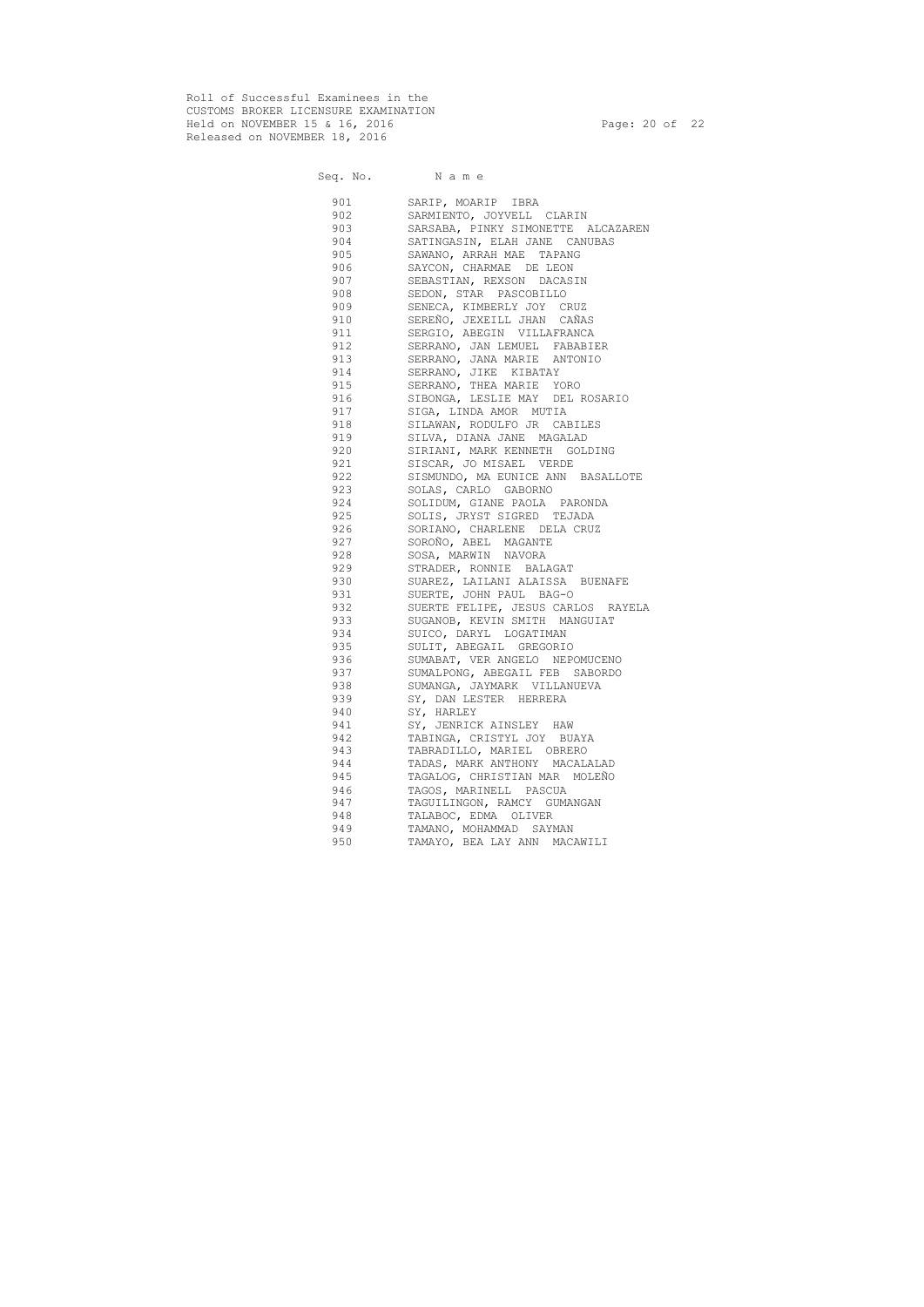Roll of Successful Examinees in the CUSTOMS BROKER LICENSURE EXAMINATION Held on NOVEMBER 15 & 16, 2016 Page: 21 of 22 Released on NOVEMBER 18, 2016

|                                                                                                                                                                                                                                | Seq. No. Name                      |
|--------------------------------------------------------------------------------------------------------------------------------------------------------------------------------------------------------------------------------|------------------------------------|
| 951                                                                                                                                                                                                                            | TAN, AIRA MARIELL MARQUEZ          |
| 952                                                                                                                                                                                                                            | TAN, JENICA                        |
| 953                                                                                                                                                                                                                            | TANFELIZ, MERIEGRACE RAMA          |
| 954                                                                                                                                                                                                                            | TANOG, HAFIDAH TANOG               |
| 955 700                                                                                                                                                                                                                        | TANTAO, MOHAMMAD NASIM OSOP        |
| 956 19                                                                                                                                                                                                                         | TAPAYA, KENNETH PEREZ              |
| 957                                                                                                                                                                                                                            | TAYPIN, NOIME REGODON              |
| 958                                                                                                                                                                                                                            | TEGIO, MILA GRACE CATAPANG         |
| 959 — 100                                                                                                                                                                                                                      | TEODOSIO, FE BOLAÑOS               |
| 960 — 100                                                                                                                                                                                                                      | TERCIO, IRIS JORDAO                |
| 961 — 100                                                                                                                                                                                                                      | TIAMSIM, JHUNEL PASCUA             |
| 962   1980   1980   1980   1980   1980   1980   1980   1980   1980   1980   1980   1980   1980   1980   1980   1980   1980   1980   1980   1980   1980   1980   1980   1980   1980   1980   1980   1980   1980   1980   1980   | TILLO, JENNIFER QUIÑONES           |
| 963 — 100                                                                                                                                                                                                                      | TILOS, KRISTELL MARIE DOBLE        |
| 964 — 100                                                                                                                                                                                                                      | TIMBANG, KEVIN BRUCE               |
| 965 — 100                                                                                                                                                                                                                      | TINGALA, MIKE LESTER JAVIER        |
|                                                                                                                                                                                                                                | 966 TIOYAO, BRIA LEGINE TRIA       |
|                                                                                                                                                                                                                                | 967 TIPONES, HANNAH JANE DUEÑA     |
| 968 — 100                                                                                                                                                                                                                      | TOLEDO, ROCEL SAHITARIOS           |
| 969 — 10                                                                                                                                                                                                                       | TOLENTINO, JILL LAZARO             |
| 970 — 200                                                                                                                                                                                                                      | TOLENTINO, MARK ROBIN MONTEMAYOR   |
| 971 — 200                                                                                                                                                                                                                      | TOLENTINO, ROSALYN GARCIA          |
| 972 — 2007 — 2008 — 2010 — 2010 — 2010 — 2010 — 2010 — 2010 — 2010 — 2010 — 2010 — 2010 — 2010 — 2010 — 2010 — 2010 — 2010 — 2010 — 2010 — 2010 — 2010 — 2010 — 2010 — 2010 — 2010 — 2010 — 2010 — 2010 — 2010 — 2010 — 2020 — | TORDECILLAS, SHYVA GARCIA          |
|                                                                                                                                                                                                                                | 973 TOREJA, MA CELESTE MAGPANTAY   |
|                                                                                                                                                                                                                                | 974 TORRES, JEAN GORNE             |
| 975 — 100                                                                                                                                                                                                                      | TORRES, KRYS JOY ANTOLIN           |
| 976                                                                                                                                                                                                                            | TORREÑA, JUNCEL MARIE ESCORPION    |
| 977 — 200                                                                                                                                                                                                                      | TRIA, DEBBIE MAE VILLARAMA         |
| 978                                                                                                                                                                                                                            | TRILLES, JHONEL SAHAGUN            |
| 979                                                                                                                                                                                                                            | TUARES, ZIA LORRAINE DE-OTAY       |
| 980 — 1980 — 1980 — 1980 — 1980 — 1980 — 1980 — 1980 — 1980 — 1980 — 1980 — 1980 — 1980 — 1980 — 1980 — 1980 — 1980 — 1980 — 1980 — 1980 — 1980 — 1980 — 1980 — 1980 — 1980 — 1980 — 1980 — 1980 — 1980 — 1980 — 1980 — 1980 — | TULANG, DEXTER SOMBILON            |
| 981 000                                                                                                                                                                                                                        | TUMLOS, JANETTE GABIANA            |
|                                                                                                                                                                                                                                | 982 TUTOR, GEROME NALIA            |
| 983                                                                                                                                                                                                                            | TY, SHANTANA MARIE ANGELES         |
| 984                                                                                                                                                                                                                            | UJANO, CHRISTIAN JOMAR BURGOS      |
| 985                                                                                                                                                                                                                            | ULARTE, JERWIN SALVADOR            |
| 986                                                                                                                                                                                                                            | UMALI, ARIES MALABANAN             |
| 987                                                                                                                                                                                                                            | UNTALAN, JASMIN JOY HUMARANG       |
| 988                                                                                                                                                                                                                            | UNTALAN, MARLON GARCIA             |
| 989                                                                                                                                                                                                                            | URBANO, MARY NERDIE JUAREZ         |
| 990                                                                                                                                                                                                                            | VALDE, JUNIFER FRANCIS BARGAYO     |
| 991                                                                                                                                                                                                                            | VALDEZ, DIANA ROSE CURAMENG        |
| 992                                                                                                                                                                                                                            | VALDEZ, GIAN MARLA VELASCO         |
| 993                                                                                                                                                                                                                            | VALEN, AL RENZ REYES               |
| 994                                                                                                                                                                                                                            | VALENCIA, ROCHELLE JAN CUTARAN     |
| 995                                                                                                                                                                                                                            | VALENZUELA, DANILLE JOIE GUADEZ    |
| 996                                                                                                                                                                                                                            | VALENZUELA, JOSEPH MARK BRACAMONTE |
| 997                                                                                                                                                                                                                            | VALIENTE, ANABEL ANN<br>CRUZ       |
| 998                                                                                                                                                                                                                            | VALINO, MARYDENN DEANNE MARQUEZ    |
| 999                                                                                                                                                                                                                            | VALLEJOS, JOHN EMERSON FARIÑAS     |
| 1000                                                                                                                                                                                                                           | VARIAS, MAE KRISTYLL LUISTRO       |
|                                                                                                                                                                                                                                |                                    |